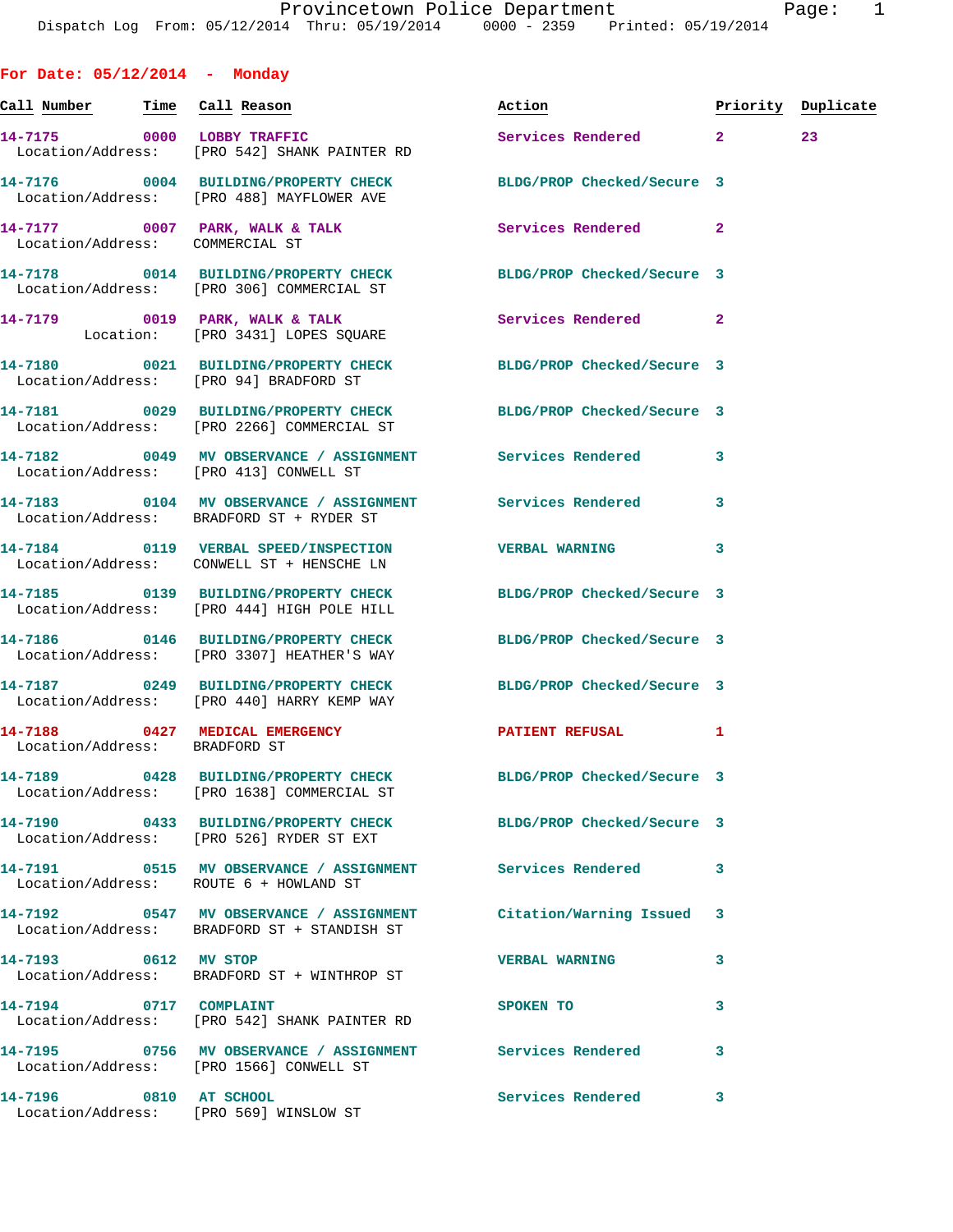|                                                 | Provincetown Police Department<br>Dispatch Log From: 05/12/2014 Thru: 05/19/2014 0000 - 2359 Printed: 05/19/2014 |                           |              |
|-------------------------------------------------|------------------------------------------------------------------------------------------------------------------|---------------------------|--------------|
|                                                 | 14-7197 0840 ASSIST CITIZEN<br>Location/Address: [PRO 2144] CONWELL ST                                           | Services Rendered         | 3            |
|                                                 | 14-7198 0854 BUILDING/PROPERTY CHECK BLDG/PROP Checked/Secure 3<br>Location/Address: [PRO 447] JEROME SMITH RD   |                           |              |
|                                                 |                                                                                                                  |                           | 3            |
|                                                 | 14-7200 0922 BUILDING/PROPERTY CHECK Services Rendered<br>Location/Address: [PRO 564] BAYBERRY AVE               |                           | 3            |
| Location/Address: [TRU] AMANDA LN               | 14-7201 1001 ASSIST AGENCY / MUTUAL AID Services Rendered                                                        |                           | 3            |
| Location/Address: [PRO 2] ALDEN ST              | 14-7202 1010 BUILDING/PROPERTY CHECK BLDG/PROP Checked/Secure 3                                                  |                           |              |
| 14-7203 1049 COMPLAINT                          | Location/Address: [PRO 542] SHANK PAINTER RD                                                                     | Services Rendered         | 3            |
|                                                 | 14-7204 1057 MV OBSERVANCE / ASSIGNMENT<br>Location/Address: CONWELL ST + OLD ANN PAGE WAY                       | <b>No Action Required</b> | 3            |
| Location/Address: COMMERCIAL ST                 | 14-7205 1059 PARKING COMPLAINT / GENERAL Services Rendered                                                       |                           | 3            |
|                                                 | 14-7206 1151 PARK, WALK & TALK<br>Location/Address: RYDER ST + COMMERCIAL ST                                     | No Action Required        | 2            |
|                                                 | 14-7207 1227 LARCENY /FORGERY/ FRAUD Services Rendered<br>Location/Address: [PRO 542] SHANK PAINTER RD           |                           | 2            |
|                                                 | 14-7208 1247 ASSIST CITIZEN<br>Location/Address: [PRO 59] BRADFORD ST                                            | Services Rendered         | 3            |
| 14-7209 1315 MV STOP                            | Location/Address: BRADFORD ST + HIGH POLE HILL                                                                   | <b>VERBAL WARNING</b>     | 3            |
| 14-7210 1455 THREATS                            | Location/Address: [PRO 175] COMMERCIAL ST                                                                        | SPOKEN TO                 | $\mathbf{2}$ |
| 14-7211<br>Location/Address: [PRO 506] PEARL ST | <b>1459 COMPLAINT</b>                                                                                            | Taken/Referred to Other   | 3            |
| 14-7212 1524 TRAFFIC ASSIST                     | Location/Address: [PRO 2277] BRADFORD ST                                                                         | <b>Services Rendered</b>  | 3.           |
| 14-7213 1549 WIRES DOWN                         | Location/Address: RYDER ST + BRADFORD ST                                                                         | Taken/Referred to Other   | 2            |
| 14-7214 1618 MV ACCIDENT/MINOR                  | Location/Address: [PRO 3260] BRADFORD ST EXT                                                                     | <b>Services Rendered</b>  | 1            |
| 14-7215<br>1639 DISORDERLY                      |                                                                                                                  | Could Not Locate          | $\mathbf{2}$ |

 Location/Address: [PRO 2492] WINSLOW ST **14-7216 1745 LOOSE DOG/LOCATED Services Rendered 2**  Location/Address: [PRO 1730] DUNCAN LN **14-7217 1754 PARK, WALK & TALK Services Rendered 2**  Location: [PRO 3431] LOPES SQUARE **14-7218 1920 BOAT/HARBORMASTER Services Rendered 2**  Location/Address: DEWEY AVE **14-7219 1942 HAZARDS Taken/Referred to Other 2** 

 Location/Address: [PRO 569] WINSLOW ST **14-7220 2028 BUILDING/PROPERTY CHECK BLDG/PROP Checked/Secure 3** 

Location/Address: [PRO 447] JEROME SMITH RD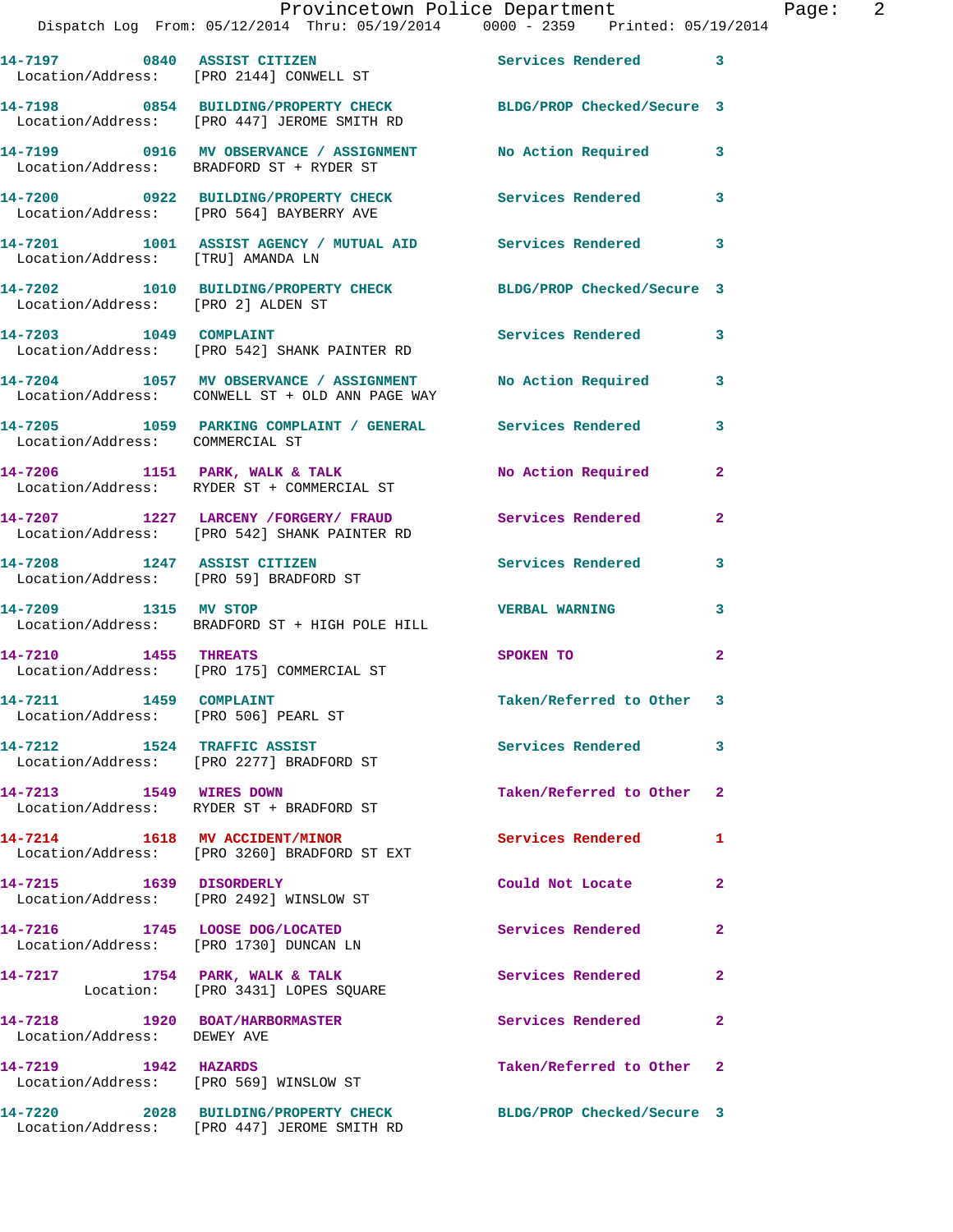Provincetown Police Department Page: 3 Dispatch Log From: 05/12/2014 Thru: 05/19/2014 0000 - 2359 Printed: 05/19/2014 **14-7221 2053 MV OBSERVANCE / ASSIGNMENT Services Rendered 3**  Location/Address: BRADFORD ST + STANDISH ST **14-7222 2107 BUILDING/PROPERTY CHECK BLDG/PROP Checked/Secure 3**  Location/Address: [PRO 519] RACE POINT RD **14-7223 2142 BY-LAW VIOLATION Unfounded 2**  Location/Address: [PRO 444] HIGH POLE HILL **14-7224 2146 PARK, WALK & TALK Services Rendered 2**  Location: [PRO 3431] LOPES SQUARE **14-7225 2201 BAR CHECK BLDG/PROP Checked/Secure 2**  Location/Address: [PRO 2737] COMMERCIAL ST **14-7226 2209 BAR CHECK BLDG/PROP Checked/Secure 2**  Location/Address: [PRO 399] COMMERCIAL ST **14-7227 2349 BUILDING/PROPERTY CHECK BLDG/PROP Checked/Secure 3**  Location/Address: [PRO 530] SHANK PAINTER RD **14-7228 2356 BUILDING/PROPERTY CHECK BLDG/PROP Checked/Secure 3**  Location/Address: [PRO 306] COMMERCIAL ST **For Date: 05/13/2014 - Tuesday 14-7230 0000 LOBBY TRAFFIC Services Rendered 2 32**  Location/Address: [PRO 542] SHANK PAINTER RD **14-7229 0009 MV OBSERVANCE / ASSIGNMENT Services Rendered 3**  Location/Address: [PRO 537] SHANK PAINTER RD **14-7231 0037 MV OBSERVANCE / ASSIGNMENT Services Rendered 3**  Location/Address: CONWELL ST **14-7232 0208 BUILDING/PROPERTY CHECK BLDG/PROP Checked/Secure 3**  Location/Address: [PRO 16] BRADFORD ST **14-7233 0234 BUILDING/PROPERTY CHECK BLDG/PROP Checked/Secure 3**  Location/Address: [PRO 3296] SHANK PAINTER RD **14-7234 0241 ALARM - GENERAL SPOKEN TO 1**  Location/Address: [PRO 3222] ALDEN ST **14-7235 0412 ALARM - GENERAL False Alarm 1**  Location/Address: [PRO 3609] COMMERCIAL ST **14-7236 0505 BUILDING/PROPERTY CHECK BLDG/PROP Checked/Secure 3**  Location/Address: [PRO 1638] COMMERCIAL ST **14-7237 0514 MV OBSERVANCE / ASSIGNMENT Services Rendered 3**  Location/Address: [PRO 3440] ROUTE 6 **14-7238 0539 FLIGHT COVERAGE Services Rendered 2** 

 Location/Address: [PRO 516] RACE POINT RD **14-7239 0627 MV COMPLAINT No Action Required 2**  Location/Address: STANDISH ST **14-7240 0701 BUILDING/PROPERTY CHECK BLDG/PROP Checked/Secure 3**  Location/Address: [PRO 447] JEROME SMITH RD **14-7241 0727 BUILDING/PROPERTY CHECK BLDG/PROP Checked/Secure 3**  Location/Address: [PRO 447] JEROME SMITH RD **14-7242 0801 MV OBSERVANCE / ASSIGNMENT Services Rendered 3**  Location/Address: [PRO 1771] CONWELL ST **14-7243 0817 AT THE SCHOOL Services Rendered 3**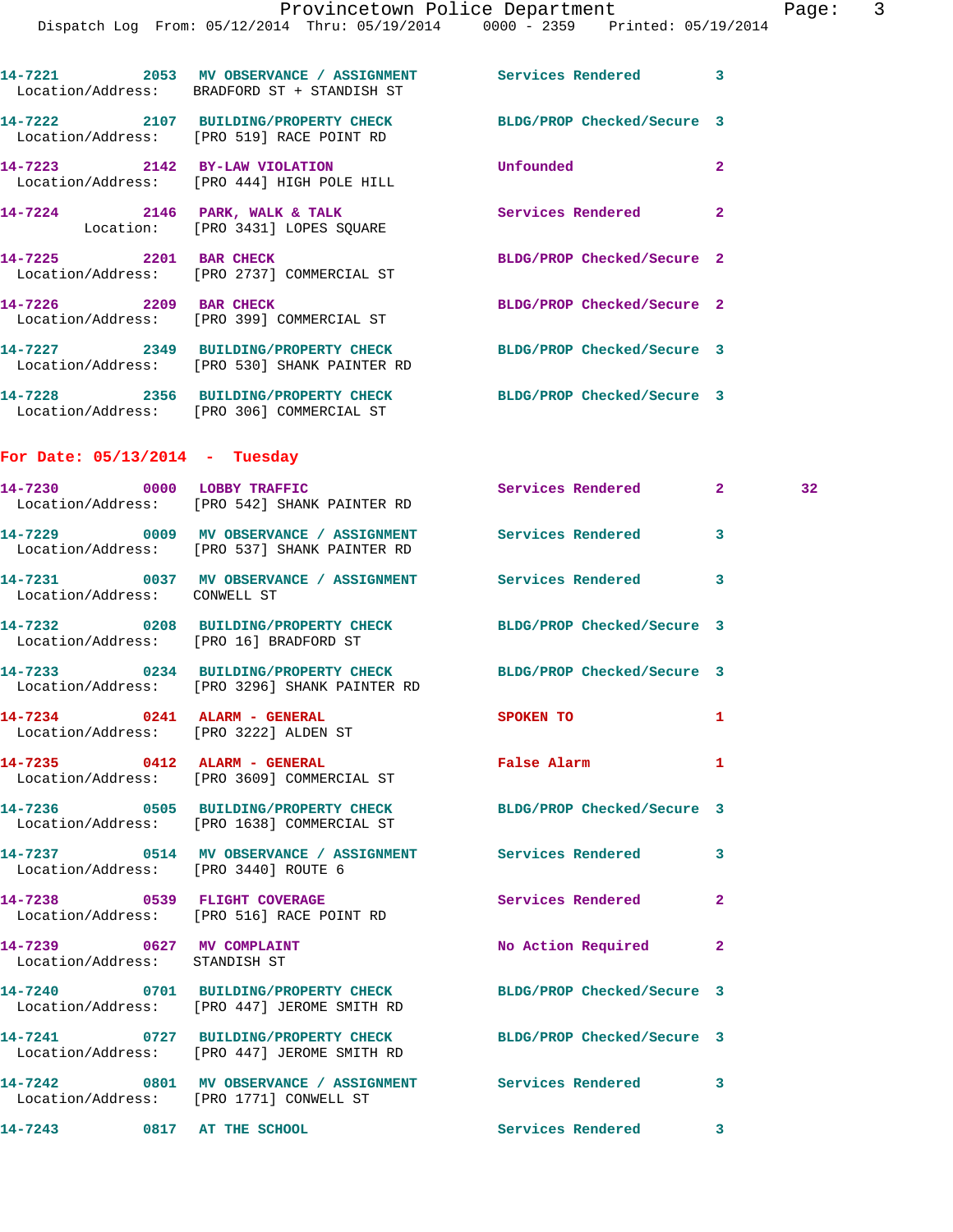|                                                                          | Dispatch Log From: 05/12/2014 Thru: 05/19/2014 0000 - 2359 Printed: 05/19/2014                                | Provincetown Police Department | Ρa             |
|--------------------------------------------------------------------------|---------------------------------------------------------------------------------------------------------------|--------------------------------|----------------|
|                                                                          | Location/Address: [PRO 569] WINSLOW ST                                                                        |                                |                |
|                                                                          | 14-7244 0840 PARK, WALK & TALK (Services Rendered Location/Address: [PRO 2500] COMMERCIAL ST                  |                                | $\overline{2}$ |
|                                                                          | 14-7245 0845 TRAFFIC CONTROL<br>Location/Address: BRADFORD ST + BREWSTER ST                                   | Services Rendered              | 3              |
|                                                                          | 14-7246 0906 KEEP THE PEACE<br>Location/Address: [PRO 1] BAYBERRY AVE                                         | <b>Services Rendered</b>       | $\overline{2}$ |
|                                                                          | 14-7247 0912 MV OBSERVANCE / ASSIGNMENT No Action Required<br>Location/Address: BRADFORD ST + STANDISH ST     |                                | 3              |
| Location/Address: [PRO 571] ALDEN ST                                     | 14-7248 0943 BUILDING/PROPERTY CHECK BLDG/PROP Checked/Secure 3                                               |                                |                |
|                                                                          | 14-7249 0945 PARK, WALK & TALK Services Rendered<br>Location/Address: [PRO 537] SHANK PAINTER RD              |                                | $\overline{2}$ |
| Location/Address: [PRO 2] ALDEN ST                                       | 14-7250 0950 BUILDING/PROPERTY CHECK BLDG/PROP Checked/Secure 3                                               |                                |                |
| 14-7251 1029 ANIMAL CALL                                                 | Location/Address: [PRO 542] SHANK PAINTER RD                                                                  | SPOKEN TO                      | $\overline{2}$ |
|                                                                          | 14-7252 1036 DOG BITE<br>Location/Address: [PRO 125] COMMERCIAL ST                                            | Services Rendered              | $\overline{a}$ |
| Location/Address: [PRO 16] BRADFORD ST                                   | 14-7253 1038 BUILDING/PROPERTY CHECK BLDG/PROP Checked/Secure 3                                               |                                |                |
|                                                                          | 14-7254 1057 MV COMPLAINT<br>Location/Address: [PRO 2558] BRADFORD ST                                         | Services Rendered              | $\overline{2}$ |
|                                                                          | 14-7255 1148 MV OBSERVANCE / ASSIGNMENT No Action Required<br>Location/Address: CONWELL ST + OLD ANN PAGE WAY |                                | 3              |
|                                                                          | 14-7256 1150 SUSPICIOUS ACTIVITY Services Rendered<br>Location/Address: [PRO 976] MAPLE CT                    |                                | $\overline{2}$ |
|                                                                          | 14-7257 1221 FOUND GOLD MOTHERS RING No Action Required<br>Location/Address: [PRO 3296] SHANK PAINTER RD      |                                | $\mathbf{3}$   |
| Location/Address: [PRO 1859] ROUTE 6                                     | 14-7258 1258 BUILDING/PROPERTY CHECK Services Rendered                                                        |                                | 3              |
|                                                                          | 14-7259 1309 MV OBSERVANCE / ASSIGNMENT Services Rendered<br>Location/Address: [PRO 3430] COMMERCIAL ST       |                                | 3              |
|                                                                          | 14-7260 1320 COMPLAINT<br>Location/Address: [PRO 542] SHANK PAINTER RD                                        | No Action Required             | 3              |
|                                                                          | 14-7261 1344 ANNOYING PHONE CALLS Services Rendered<br>Location/Address: [PRO 542] SHANK PAINTER RD           |                                | 3              |
|                                                                          | 14-7262 1346 PARK, WALK & TALK<br>Location/Address: RYDER ST + COMMERCIAL ST                                  | No Action Required             | $\mathbf{2}$   |
| 14-7263 1402 ANIMAL CALL                                                 | Location/Address: [PRO 113] COMMERCIAL ST                                                                     | Services Rendered              | $\mathbf{2}$   |
| Location/Address: COMMERCIAL ST                                          | $14-7264$ 1406 PARK, WALK & TALK                                                                              | Services Rendered              | $\overline{a}$ |
| 14-7265 1424 MV STOP                                                     | Location/Address: BRADFORD ST + ANTHONY ST                                                                    | <b>VERBAL WARNING</b>          | 3              |
| 14-7266 1428 ANIMAL CALL/THREAT<br>Location/Address: [PRO 701] BAKER AVE |                                                                                                               | <b>SPOKEN TO</b>               | $\overline{2}$ |

age:  $4$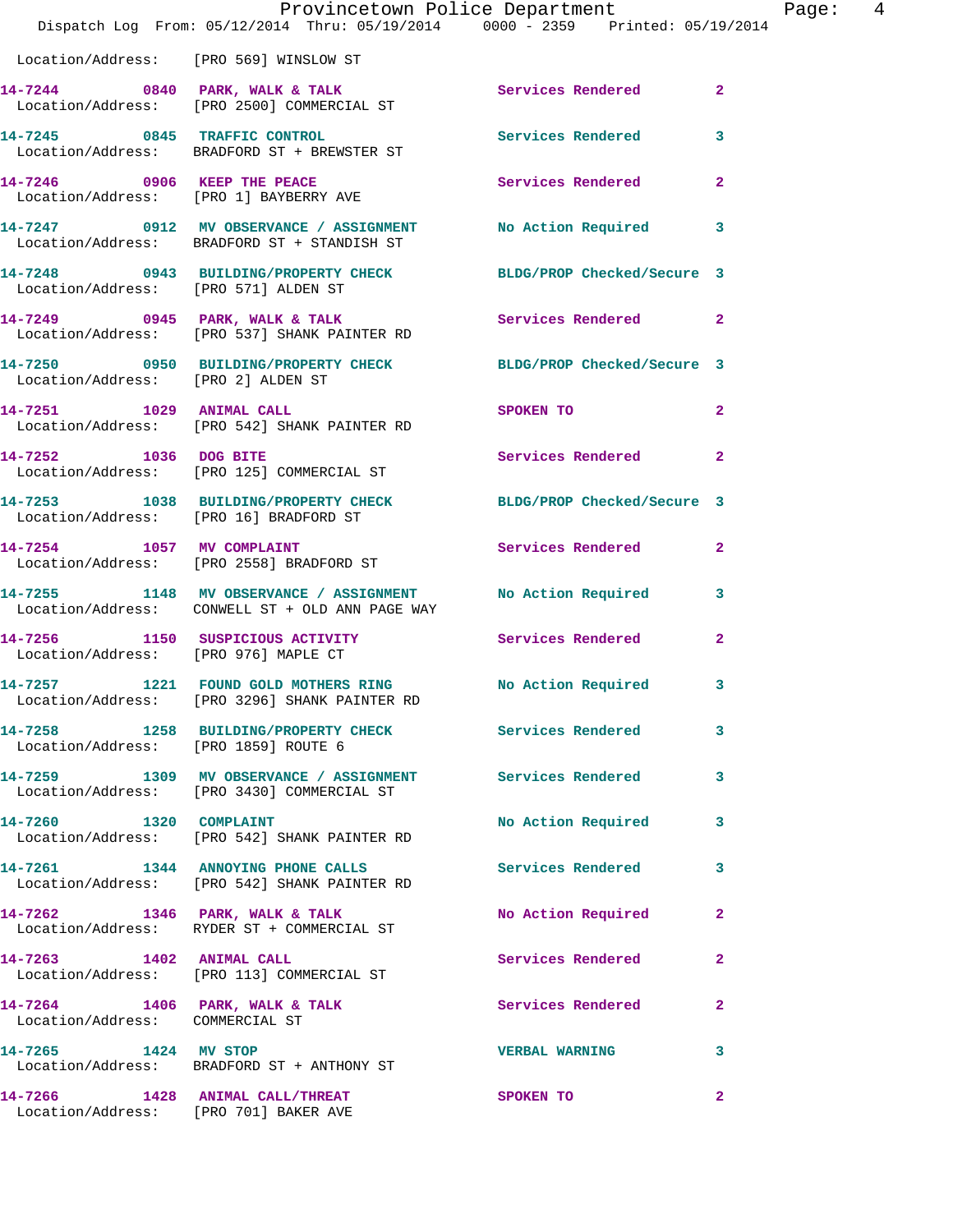**14-7267 1448 ABANDONED CALL Unfounded 1**  Location/Address: [PRO 440] HARRY KEMP WAY **14-7268 1515 SERVICE CALL/NOTIFICATION Could Not Locate 3**  Location/Address: [PRO 625] DEWEY AVE **14-7269 1647 MV OBSERVANCE / ASSIGNMENT Services Rendered 3**  Location/Address: [PRO 1566] CONWELL ST **14-7270 1750 BUILDING/PROPERTY CHECK Services Rendered 3**  Location/Address: [PRO 521] ROUTE 6 **14-7271 2008 BUILDING/PROPERTY CHECK BLDG/PROP Checked/Secure 3**  Location/Address: [PRO 94] BRADFORD ST **14-7272 2013 BUILDING/PROPERTY CHECK BLDG/PROP Checked/Secure 3**  Location/Address: [PRO 519] RACE POINT RD **14-7273 2026 SERVICE CALL Services Rendered 3**  Location/Address: BRADFORD ST **14-7274 2119 AT SCHOOL No Action Required 3**  Location/Address: [PRO 569] WINSLOW ST **14-7275 2121 VERBAL INSPECTION VERBAL WARNING 3**  Location/Address: [PRO 37] BRADFORD ST **14-7276 2127 BUILDING/PROPERTY CHECK BLDG/PROP Checked/Secure 3**  Location/Address: [PRO 3307] HEATHER'S WAY **14-7277 2133 MV OBSERVANCE / ASSIGNMENT Services Rendered 3**  Location/Address: ROUTE 6 + HOWLAND ST **14-7278 2151 BUILDING/PROPERTY CHECK BLDG/PROP Checked/Secure 3**  Location/Address: [PRO 1638] COMMERCIAL ST **14-7279 2159 VERBAL SPEED/PLATE LIGHT VERBAL WARNING 3**  Location/Address: [PRO 2818] CONWELL ST **14-7280 2319 BUILDING/PROPERTY CHECK BLDG/PROP Checked/Secure 3**  Location/Address: [PRO 447] JEROME SMITH RD **14-7281 2322 BUILDING/PROPERTY CHECK BLDG/PROP Checked/Secure 3**  Location/Address: [PRO 444] HIGH POLE HILL **14-7282 2325 BUILDING/PROPERTY CHECK Services Rendered 3**  Location/Address: [PRO 3259] MACMILLAN WHARF **For Date: 05/14/2014 - Wednesday 14-7283 0000 MV OBSERVANCE / ASSIGNMENT Services Rendered 3**  Location/Address: BRADFORD ST + RYDER ST **14-7284 0002 PARK, WALK & TALK Services Rendered 2**  Location/Address: COMMERCIAL ST **14-7285 0046 MV OBSERVANCE / ASSIGNMENT Services Rendered 3**  Location/Address: HIGH POLE HL + BRADFORD ST **14-7286 0115 MV STOP VERBAL WARNING 3**  Location/Address: [PRO 536] SHANK PAINTER RD **14-7287 0141 LOBBY TRAFFIC Services Rendered 2 22**  Location/Address: [PRO 542] SHANK PAINTER RD **14-7288 0148 MV OBSERVANCE / ASSIGNMENT No Action Required 3**  Location/Address: [PRO 1656] SHANK PAINTER RD **14-7290 0324 BUILDING/PROPERTY CHECK BLDG/PROP Checked/Secure 3** 

Location/Address: [PRO 545] SHANK PAINTER RD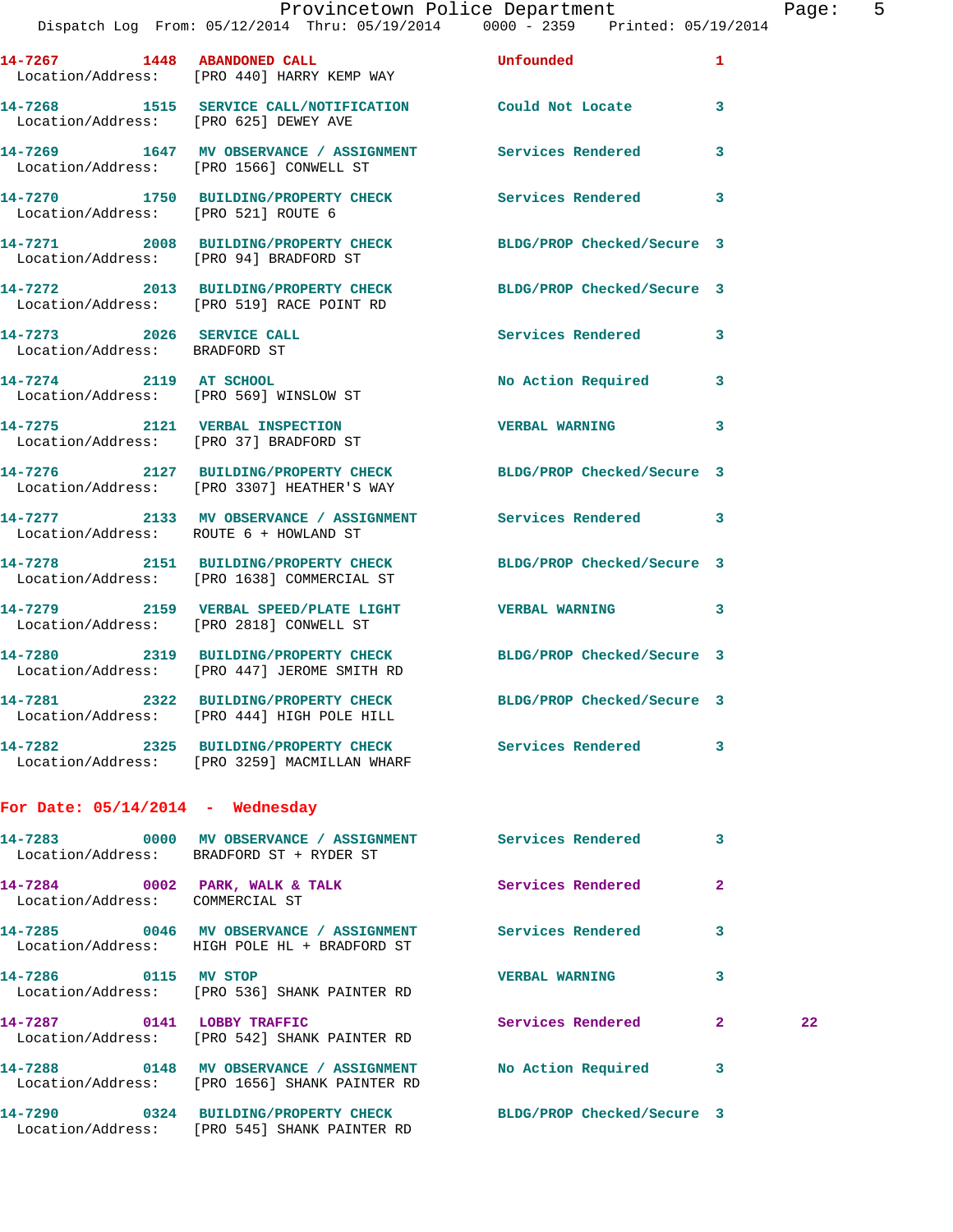| Location/Address: [PRO 554] TREMONT ST                            | 14-7291 0324 BUILDING/PROPERTY CHECK                                                  | BLDG/PROP Checked/Secure 3 |                |
|-------------------------------------------------------------------|---------------------------------------------------------------------------------------|----------------------------|----------------|
| Location/Address: [PRO 3287] ROUTE 6                              | 14-7292 0449 BUILDING/PROPERTY CHECK BLDG/PROP Checked/Secure 3                       |                            |                |
| Location/Address: CONWELL ST                                      | 14-7293 0505 MV OBSERVANCE / ASSIGNMENT Services Rendered 3                           |                            |                |
|                                                                   | 14-7294 0507 BUILDING/PROPERTY CHECK<br>Location/Address: [PRO 3292] COMMERCIAL ST    | BLDG/PROP Checked/Secure 3 |                |
| Location/Address: ROUTE 6                                         | 14-7295 6527 MV OBSERVANCE / ASSIGNMENT Services Rendered                             |                            | 3              |
|                                                                   | 14-7296 0557 FLIGHT COVERAGE<br>Location/Address: [PRO 516] RACE POINT RD             | Services Rendered          | $\mathbf{2}$   |
|                                                                   | 14-7297 0713 BUILDING/PROPERTY CHECK<br>Location/Address: [PRO 2898] JEROME SMITH RD  | BLDG/PROP Checked/Secure 3 |                |
| Location/Address: [PRO 2] ALDEN ST                                | 14-7298 0718 BUILDING/PROPERTY CHECK                                                  | BLDG/PROP Checked/Secure 3 |                |
|                                                                   | 14-7299 0747 FOLLOW UP/DOG BITE<br>Location/Address: [PRO 175] COMMERCIAL ST          | SPOKEN TO                  | $\mathbf{2}$   |
| 14-7300 0802 MV COMPLAINT<br>Location/Address: [PRO 2521] ROUTE 6 |                                                                                       | Services Rendered          | $\overline{2}$ |
| Location/Address: COMMERCIAL ST                                   | 14-7303 0822 PARKING COMPLAINT / GENERAL Services Rendered                            |                            | 3              |
|                                                                   | 14-7301 0830 DR ORDERED TRANSPOR T<br>Location/Address: [PRO 440] HARRY KEMP WAY      | Transported to Hospital 1  |                |
| 14-7302 0834 MV STOP                                              | Location/Address: BRADFORD ST + DAGGETT LN                                            | Citation/Warning Issued 3  |                |
|                                                                   | 14-7304 0841 MV OBSERVANCE / ASSIGNMENT<br>Location/Address: HOWLAND ST + BRADFORD ST | Services Rendered          | 3              |
| 14-7307 0841 ALARM - GENERAL                                      | Location/Address: [PRO 440] HARRY KEMP WAY                                            | Services Rendered          | $\mathbf{1}$   |
| 14-7306 0847 MV STOP                                              | Location/Address: BRADFORD ST + BANGS ST                                              | Citation/Warning Issued 3  |                |
| 14-7308 0902 ASSIST CITIZEN                                       | Location/Address: [PRO 1583] MONTELLO ST                                              | Services Rendered          | 3              |
|                                                                   | 14-7309 0934 BUILDING/PROPERTY CHECK<br>Location/Address: [PRO 433] RYDER ST EXT      | BLDG/PROP Checked/Secure 3 |                |
| 14-7310 1034 ALARM - GENERAL                                      | Location/Address: [PRO 686] ATLANTIC AVE                                              | Services Rendered          | $\blacksquare$ |
|                                                                   | 14-7311 1041 PARK, WALK & TALK<br>Location/Address: [PRO 105] COMMERCIAL ST           | Services Rendered          | $\mathbf{2}$   |
|                                                                   | 14-7312 1042 ANIMAL CALL/LOOSE DOG<br>Location/Address: [PRO 1251] SEASHORE PARK DR   | <b>Services Rendered</b>   | $\mathbf{2}$   |
| Location/Address: [PRO 1771] CONWELL ST                           | 14-7313 1050 MV OBSERVANCE / ASSIGNMENT Services Rendered                             |                            | 3              |
| 14-7314 1056 SERVICE CALL                                         | Location/Address: [PRO 105] COMMERCIAL ST                                             | Services Rendered          | 3              |
|                                                                   | 14-7315 1120 ANIMAL CALL/DOG HIT BY M/V Services Rendered                             |                            | $\mathbf{2}$   |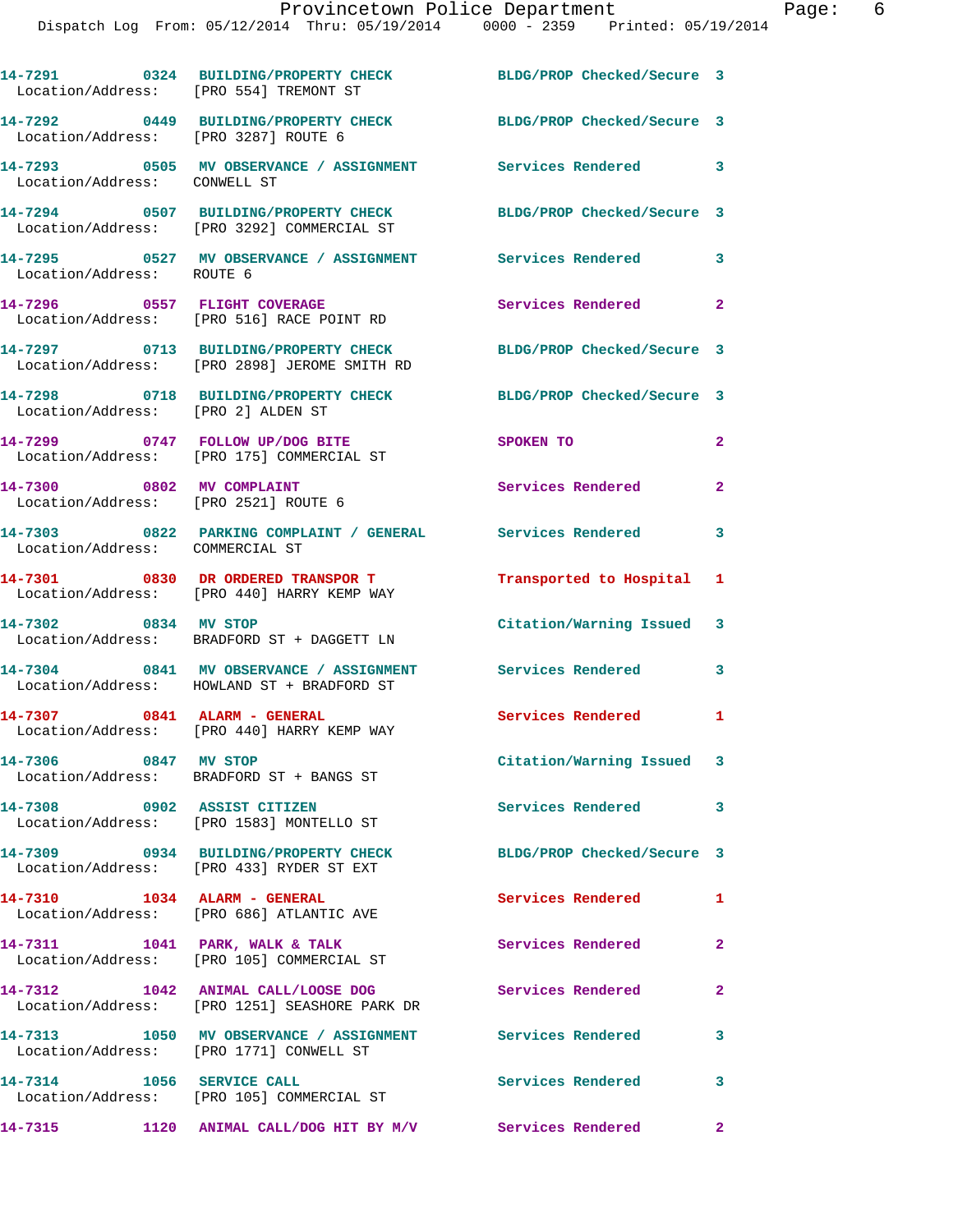|                                                                   | Provincetown Police Department<br>Dispatch Log From: 05/12/2014 Thru: 05/19/2014 0000 - 2359 Printed: 05/19/2014 |                           | Page:          | $\overline{7}$ |
|-------------------------------------------------------------------|------------------------------------------------------------------------------------------------------------------|---------------------------|----------------|----------------|
| Location/Address: COMMERCIAL ST                                   |                                                                                                                  |                           |                |                |
|                                                                   | 14-7316 1205 ANIMAL CALL/HUSKY Could Not Locate 2<br>Location/Address: [PRO 1952] COMMERCIAL ST                  |                           |                |                |
|                                                                   | 14-7317 1253 ALARM - GENERAL<br>Location/Address: [PRO 3124] COMMERCIAL ST                                       | Services Rendered 1       |                |                |
| Location/Address: COMMERCIAL ST                                   | 14-7318 1311 ANIMAL CALL/RACCOON Services Rendered 2                                                             |                           |                |                |
|                                                                   | 14-7319 1318 COMPLAINT<br>Location/Address: [PRO 59] BRADFORD ST                                                 | Services Rendered 3       |                |                |
| Location/Address: COMMERCIAL ST                                   | 14-7320 1331 PARK, WALK & TALK 6 Services Rendered 2                                                             |                           |                |                |
|                                                                   | 14-7321 1347 LIFT ASSIST Services Rendered 1<br>Location/Address: [PRO 442] HARRY KEMP WAY                       |                           |                |                |
|                                                                   | 14-7322 1407 MV STOP 1407 2007 2008 2010 14-7322<br>Location/Address: SHANK PAINTER RD + PROVINCE RD             |                           |                |                |
| Location/Address: CONWELL ST                                      | 14-7323 1438 SERVICE CALL 2008 Services Rendered 3                                                               |                           |                |                |
|                                                                   | 14-7324 1457 AT SCHOOL<br>Location/Address: [PRO 569] WINSLOW ST                                                 | Services Rendered 3       |                |                |
|                                                                   | 14-7325 1541 PHONE FRAUD ATTEMPT<br>Location/Address: [PRO 2277] BRADFORD ST                                     | FOLLOW UP                 | $\overline{2}$ |                |
|                                                                   | 14-7326 1553 BUILDING/PROPERTY CHECK BLDG/PROP Checked/Secure 3<br>Location/Address: [PRO 105] COMMERCIAL ST     |                           |                |                |
|                                                                   | 14-7327 1805 OVERDOSE/TRANSPORT<br>Location/Address: [PRO 440] HARRY KEMP WAY                                    | Transported to Hospital 1 |                |                |
| Location/Address: ROUTE 6 + SNAIL RD                              | 14-7328 1815 SUSPICIOUS ACTIVITY Unfounded                                                                       |                           | $\overline{2}$ |                |
| Location/Address: [PRO 2521] ROUTE 6                              | 14-7330 1856 MV OBSERVANCE / ASSIGNMENT Services Rendered 3                                                      |                           |                |                |
| Location/Address: [PRO 2513] ROUTE 6                              | 14-7331 1902 VERBAL MARKED LANES                                                                                 | <b>VERBAL WARNING</b>     | 3              |                |
|                                                                   | 14-7332 1919 BUILDING/PROPERTY CHECK BLDG/PROP Checked/Secure 3<br>Location/Address: [PRO 2206] COMMERCIAL ST    |                           |                |                |
|                                                                   | 14-7333 2031 BUILDING/PROPERTY CHECK BLDG/PROP Checked/Secure 3<br>Location/Address: [PRO 519] RACE POINT RD     |                           |                |                |
| 14-7334 2134 911 CALL/FALL                                        | Location/Address: [PRO 3947] BRADFORD ST                                                                         | PATIENT REFUSAL 1         |                |                |
|                                                                   | 14-7335 2201 BUILDING/PROPERTY CHECK BLDG/PROP Checked/Secure 3<br>Location/Address: [PRO 1638] COMMERCIAL ST    |                           |                |                |
| 14-7336 2205 VERBAL SPEED<br>Location/Address: [PRO 2513] ROUTE 6 |                                                                                                                  | VERBAL WARNING 3          |                |                |
|                                                                   | 14-7337 2214 ETOH/TRANSPORT<br>Location/Address: [PRO 246] COMMERCIAL ST                                         | Transported to Hospital 1 |                |                |
| For Date: $05/15/2014$ - Thursday                                 |                                                                                                                  |                           |                |                |

**14-7339 0005 LOBBY TRAFFIC Services Rendered 2 40** 

Location/Address: [PRO 542] SHANK PAINTER RD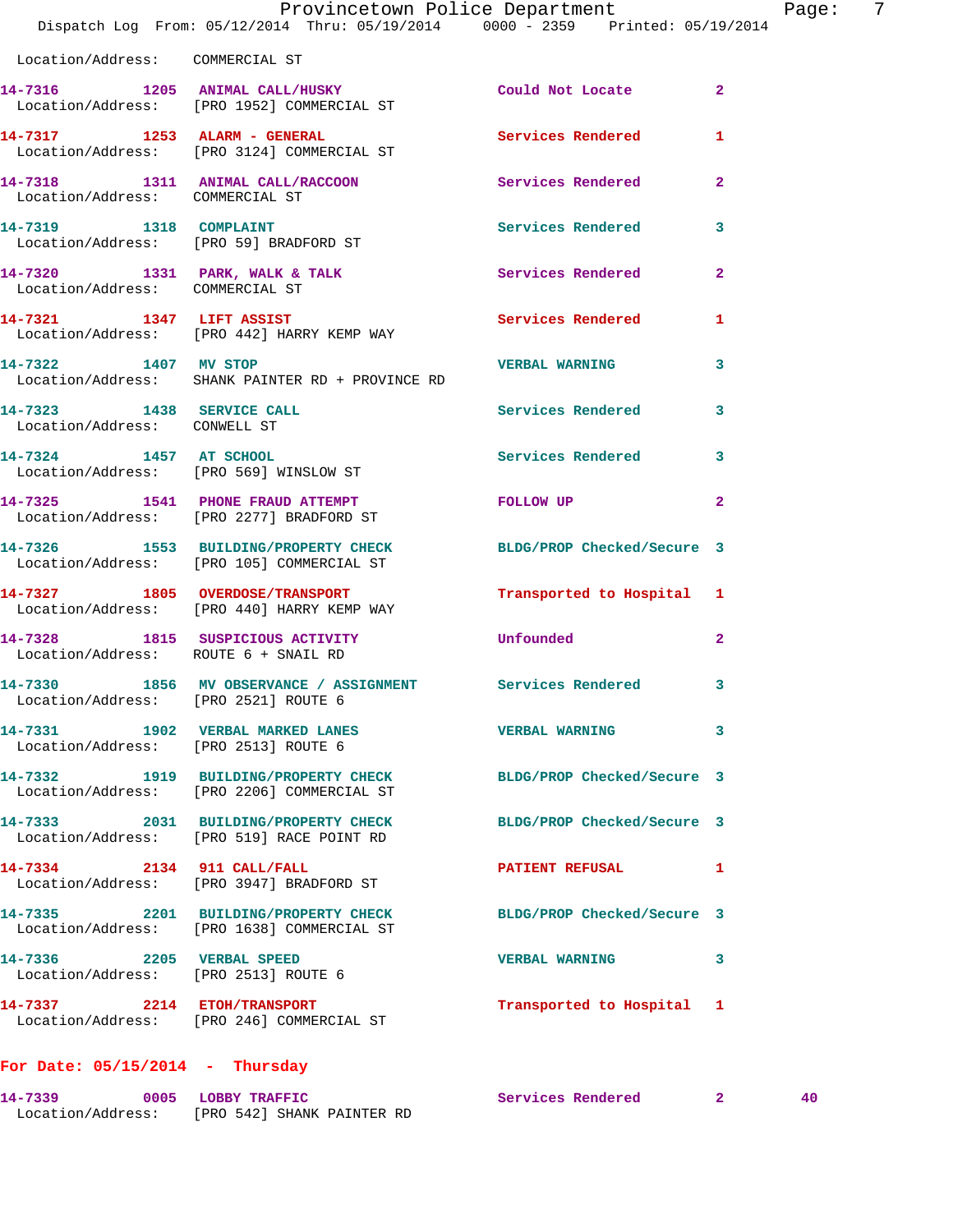|                                        | Provincetown Police Department<br>Dispatch Log From: 05/12/2014 Thru: 05/19/2014 0000 - 2359 Printed: 05/19/2014 |                            |                         |
|----------------------------------------|------------------------------------------------------------------------------------------------------------------|----------------------------|-------------------------|
|                                        | 14-7340 0007 BUILDING/PROPERTY CHECK BLDG/PROP Checked/Secure 3<br>Location/Address: [PRO 306] COMMERCIAL ST     |                            |                         |
| 14-7341 0013 BAR CHECK                 | Location/Address: [PRO 272] COMMERCIAL ST                                                                        | Services Rendered          | $\overline{a}$          |
|                                        | 14-7342 0020 BUILDING/PROPERTY CHECK Services Rendered<br>Location/Address: [PRO 3430] COMMERCIAL ST             |                            | $\overline{\mathbf{3}}$ |
| 14-7343 0024 BAR CHECK                 | Location/Address: [PRO 399] COMMERCIAL ST                                                                        | <b>Services Rendered</b>   | $\overline{a}$          |
|                                        | 14-7344 0026 MV OBSERVANCE / ASSIGNMENT Services Rendered<br>Location/Address: [PRO 3430] COMMERCIAL ST          |                            | $\overline{\mathbf{3}}$ |
|                                        | 14-7346 0102 BUILDING/PROPERTY CHECK<br>Location/Address: [PRO 3311] HEATHER'S WAY                               | BLDG/PROP Checked/Secure 3 |                         |
|                                        | 14-7347 0126 MV OBSERVANCE / ASSIGNMENT No Action Required<br>Location/Address: [PRO 2577] BRADFORD ST           |                            | 3                       |
|                                        | 14-7348 0335 SUSPICIOUS ACTIVITY<br>Location/Address: [PRO 2739] COMMERCIAL ST                                   | SPOKEN TO                  | $\overline{2}$          |
|                                        | 14-7349 0342 BUILDING/PROPERTY CHECK<br>Location/Address: [PRO 530] SHANK PAINTER RD                             | BLDG/PROP Checked/Secure 3 |                         |
|                                        | 14-7350 0458 BUILDING/PROPERTY CHECK BLDG/PROP Checked/Secure 3<br>Location/Address: [PRO 2898] JEROME SMITH RD  |                            |                         |
| 14-7351 0531 MV STOP                   | Location/Address: ROUTE 6 + PROVINCELANDS RD                                                                     | <b>VERBAL WARNING</b>      | $\overline{\mathbf{3}}$ |
|                                        | 14-7352 0552 BUILDING/PROPERTY CHECK<br>Location/Address: [PRO 3256] COMMERCIAL ST                               | BLDG/PROP Checked/Secure 3 |                         |
| 14-7353 0557 MV COMPLAINT              | Location: PARKED IN NO PARKING ZONE                                                                              | No Action Required         | $\overline{2}$          |
|                                        | 14-7354 0608 BUILDING/PROPERTY CHECK BLDG/PROP Checked/Secure 3<br>Location/Address: [PRO 447] JEROME SMITH RD   |                            |                         |
| Location/Address: [PRO 59] BRADFORD ST | 14-7355 0621 BUILDING/PROPERTY CHECK BLDG/PROP Checked/Secure 3                                                  |                            |                         |
| 14-7374 0718 COMPLAINT                 | Location/Address: [PRO 349] COMMERCIAL ST                                                                        | <b>Services Rendered</b>   | $\overline{\mathbf{3}}$ |

**14-7356 0737 BUILDING/PROPERTY CHECK BLDG/PROP Checked/Secure 3**  Location/Address: [PRO 59] BRADFORD ST

Location/Address: [PRO 1203] COMMERCIAL ST

Location/Address: CONWELL ST

Location/Address: COMMERCIAL ST

**14-7361 0830 MV COMPLAINT Services Rendered 2** 

Location/Address: [PRO 2481] TREMONT ST

**14-7363 0830 SERVICE CALL/BARN CONCERT Services Rendered 3**  Location/Address: [PRO 2089] MILLER HILL RD

**14-7360 0833 PARKING COMPLAINT / GENERAL Services Rendered 3**  Location/Address: [PRO 1504] BRADFORD ST

**14-7367 0916 BUILDING/PROPERTY CHECK BLDG/PROP Checked/Secure 3**  Location/Address: [PRO 94] BRADFORD ST

**14-7357 0748 ANIMAL CALL/RACCOON Services Rendered 2** 

**14-7358 0749 MV OBSERVANCE / ASSIGNMENT Services Rendered 3** 

14-7359 0810 PARK, WALK & TALK Services Rendered 2

Page: 8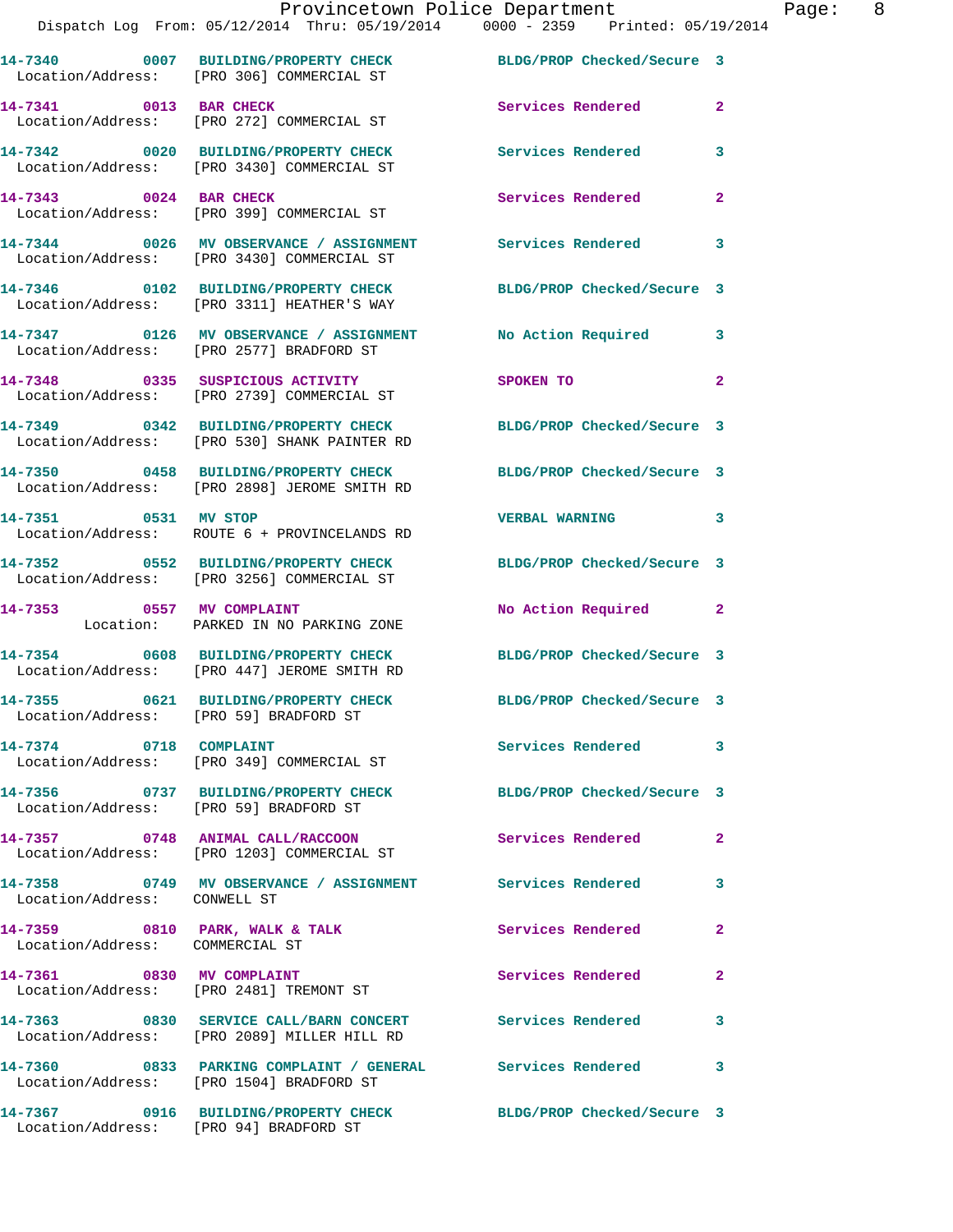|                                    | 14-7364 0932 BUILDING/PROPERTY CHECK BLDG/PROP Checked/Secure 3<br>Location/Address: [PRO 571] ALDEN ST       |                          |                         |   |
|------------------------------------|---------------------------------------------------------------------------------------------------------------|--------------------------|-------------------------|---|
|                                    | 14-7365 0934 TRAFFIC CONTROL<br>Location/Address: PRINCE ST + BRADFORD ST                                     | Services Rendered        | $\mathbf{3}$            |   |
| 14-7366 0945 AIRCRAFT              | Location/Address: [PRO 516] RACE POINT RD                                                                     | Services Rendered        | $\overline{a}$          |   |
| Location/Address: CONWELL ST       | 14-7370 0945 ANIMAL CALL/SQUIRREL 2007 Services Rendered                                                      |                          | $\overline{2}$          |   |
|                                    | 14-7368 0948 ASSIST CITIZEN<br>Location: [PRO 3431] LOPES SQUARE                                              | Services Rendered        | 3                       |   |
| Location/Address: COMMERCIAL ST    | 14-7369 0954 ANIMAL CALL/DEAD SEAL Services Rendered                                                          |                          | $\overline{a}$          |   |
|                                    | 14-7372 1052 911 GENERAL<br>Location/Address: [PRO 523] COMMERCIAL ST                                         | Services Rendered        | 1                       |   |
|                                    | 14-7373 1056 PARKING COMPLAINT / GENERAL Services Rendered<br>Location/Address: JOHNSON ST + COMMERCIAL ST    |                          | 3                       |   |
|                                    | 14-7375 1131 PARKING COMPLAINT / GENERAL Services Rendered<br>Location/Address: [PRO 3456] RYDER ST EXT       |                          | 3                       |   |
|                                    | 14-7376 1143 ASSIST AGENCY / MUTUAL AID Services Rendered<br>Location/Address: [PRO 514] RACE POINT RD        |                          | 3                       |   |
|                                    | 14-7379 1150 LANDLORD/TENANT<br>Location/Address: [PRO 208] COMMERCIAL ST                                     | No Action Required       | $\mathbf{2}$            |   |
|                                    | 14-7377 1153 BUILDING/PROPERTY CHECK BLDG/PROP Checked/Secure 3<br>Location/Address: [PRO 3317] CEMETERY RD   |                          |                         |   |
|                                    | 14-7378 1153 BUILDING/PROPERTY CHECK BLDG/PROP Checked/Secure 3<br>Location/Address: [PRO 3318] CEMETERY RD   |                          |                         |   |
|                                    | 14-7380 1230 ANIMAL CALL/DOG IN CAR Services Rendered 2<br>Location/Address: [PRO 2489] BRADFORD ST           |                          |                         |   |
|                                    | 14-7381 1334 HAZARDS<br>Location/Address: BRADFORD ST + MILLER HILL RD                                        | Could Not Locate         | $\mathbf{2}$            |   |
|                                    | 14-7382 1349 ANIMAL CALL/FOXES<br>Location/Address: [PRO 1209] COMMERCIAL ST                                  | Services Rendered        | $\overline{\mathbf{2}}$ |   |
|                                    | 14-7383 1404 BUILDING/PROPERTY CHECK BLDG/PROP Checked/Secure 3<br>Location/Address: [PRO 2500] COMMERCIAL ST |                          |                         |   |
| Location/Address: COMMERCIAL ST    | 14-7384 1405 PARK, WALK & TALK                                                                                | Services Rendered        | $\mathbf{2}$            |   |
| Location/Address: [PRO 2] ALDEN ST | 14-7385 1409 BUILDING/PROPERTY CHECK BLD/PROP CHECKED UNSECUR 3                                               |                          |                         |   |
|                                    | 14-7386 1413 HARASSMENT<br>Location/Address: [PRO 1005] NELSON AVE                                            | <b>Services Rendered</b> | 2                       |   |
| 14-7387 1521 THREATS               | Location/Address: [PRO 2089] MILLER HILL RD                                                                   | SPOKEN TO                | 2                       |   |
|                                    | 14-7388 1538 ASSIST AGENCY / PROBATION SPOKEN TO<br>Location/Address: [PRO 542] SHANK PAINTER RD              |                          | 3                       |   |
| Location/Address: COMMERCIAL ST    | 14-7389 1542 TRESPASS ORDER REQUEST SPOKEN TO                                                                 |                          | $\mathbf{2}$            | 1 |
|                                    | 14-7390 1552 HANDICAP PARKING COMPLAINT Citation/Warning Issued 2                                             |                          |                         |   |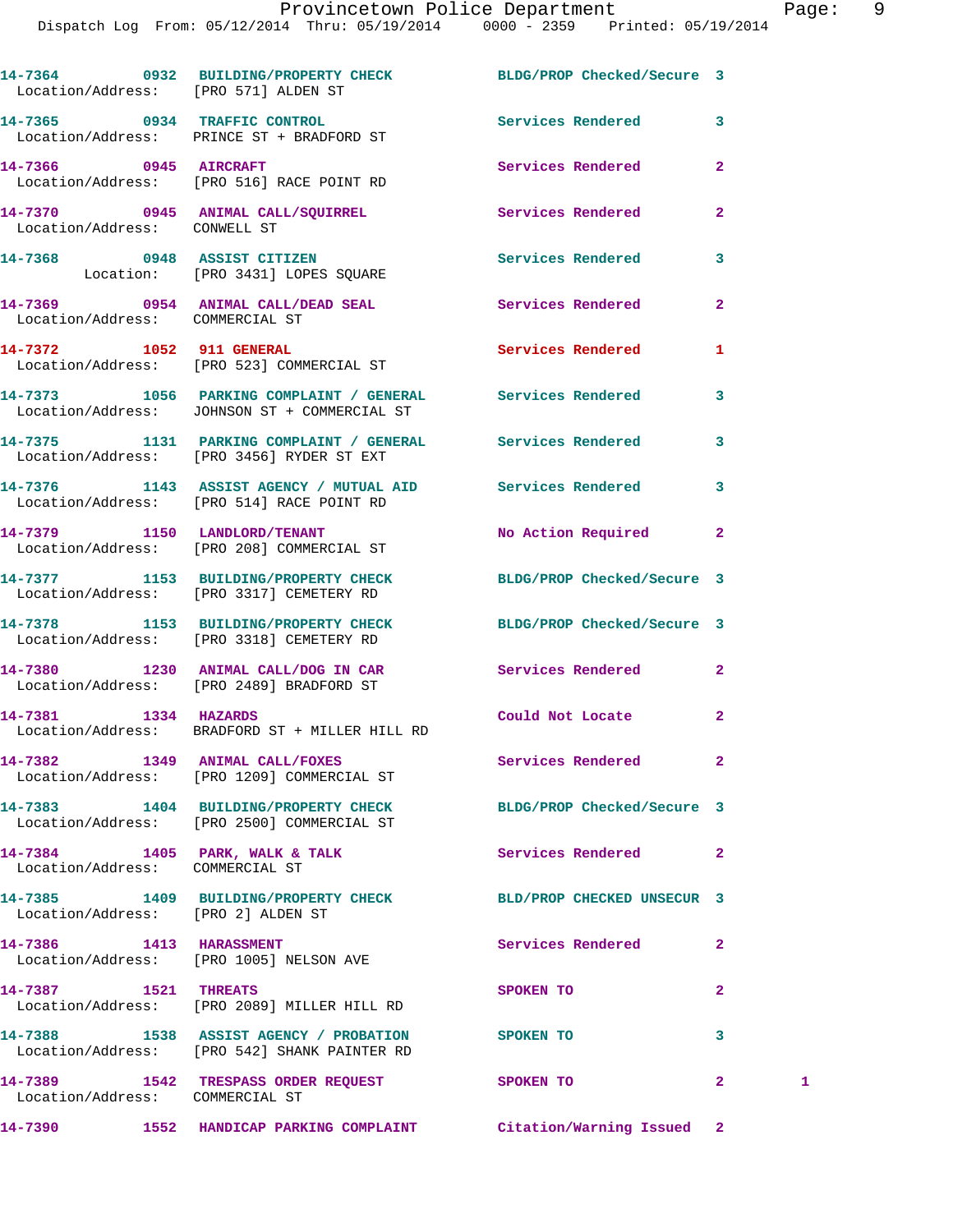|                                 | Dispatch Log From: 05/12/2014 Thru: 05/19/2014 0000 - 2359 Printed: 05/19/2014                                  | Provincetown Police Department | Pa |
|---------------------------------|-----------------------------------------------------------------------------------------------------------------|--------------------------------|----|
|                                 | Location/Address: [PRO 2577] BRADFORD ST                                                                        |                                |    |
|                                 | 14-7391 1639 FLIGHT COVERAGE<br>Location/Address: [PRO 519] RACE POINT RD                                       | Services Rendered 2            |    |
|                                 | 14-7392 1656 BUILDING/PROPERTY CHECK BLDG/PROP Checked/Secure 3<br>Location/Address: [PRO 16] MAYFLOWER AVE     |                                |    |
|                                 | 14-7393 1917 ASSIST NPS/ALARM<br>Location/Address: [PRO 514] RACE POINT RD                                      | BLDG/PROP Checked/Secure 3     |    |
|                                 | 14-7394 1949 TTY TEST CALL<br>Location/Address: [PRO 524] COMMERCIAL ST                                         | Services Rendered 1            |    |
|                                 | 14-7395 2027 BUILDING/PROPERTY CHECK BLDG/PROP Checked/Secure 3<br>Location/Address: [PRO 433] RYDER ST EXT     |                                |    |
|                                 | 14-7396 2035 MV OBSERVANCE / ASSIGNMENT Services Rendered 3<br>Location/Address: BRADFORD ST + STANDISH ST      |                                |    |
|                                 | 14-7397 2102 DIZZINESS/TRANPORT<br>Location/Address: [PRO 1431] SHIPS WAY RD                                    | Transported to Hospital 1      |    |
|                                 | 14-7398 2112 BUILDING/PROPERTY CHECK BLDG/PROP Checked/Secure 3<br>Location/Address: [PRO 306] COMMERCIAL ST    |                                |    |
|                                 | 14-7400 2130 BUILDING/PROPERTY CHECK BLDG/PROP Checked/Secure 3<br>Location/Address: [PRO 447] JEROME SMITH RD  |                                |    |
|                                 | 14-7401 2201 MV OBSERVANCE / ASSIGNMENT Services Rendered 3<br>Location/Address: SHANK PAINTER RD + BRADFORD ST |                                |    |
|                                 | 14-7402 2212 VERBAL STOP SIGN/1-WAY VERBAL WARNING<br>Location/Address: CENTRAL ST + BRADFORD ST                |                                | 3  |
|                                 | 14-7403 2242 NOISE COMPLAINT<br>Location/Address: [PRO 3443] COMMERCIAL ST                                      | <b>Unfounded</b>               | 3  |
|                                 | 14-7404 2249 NOISE COMPLAINT<br>Location/Address: [PRO 1434] STANDISH ST                                        | <b>VERBAL WARNING</b>          | 3  |
|                                 | 14-7405 2321 ALARM - GENERAL<br>Location/Address: [PRO 3701] BRADFORD ST EXT                                    | BLDG/PROP Checked/Secure 1     |    |
|                                 | 14-7406 2334 BUILDING/PROPERTY CHECK BLDG/PROP Checked/Secure 3<br>Location/Address: [PRO 59] BRADFORD ST       |                                |    |
|                                 | 14-7407 2344 PARK, WALK & TALK<br>Location: [PRO 3431] LOPES SQUARE                                             | Services Rendered 2            |    |
|                                 | 14-7408 2359 BUILDING/PROPERTY CHECK BLDG/PROP Checked/Secure 3<br>Location/Address: [PRO 440] HARRY KEMP WAY   |                                |    |
| For Date: $05/16/2014$ - Friday |                                                                                                                 |                                |    |
| Location/Address: CONWELL ST    | 14-7410 0033 MV OBSERVANCE / ASSIGNMENT Services Rendered                                                       |                                | 3  |
|                                 | 14-7411 0127 MV OBSERVANCE / ASSIGNMENT No Action Required 3<br>Location/Address: [PRO 2577] BRADFORD ST        |                                |    |
|                                 | 14-7412 0154 BUILDING/PROPERTY CHECK BLDG/PROP Checked/Secure 3<br>Location/Address: [PRO 16] BRADFORD ST       |                                |    |
| 14-7413 0206 VANDALISM          | Location/Address: [PRO 718] BRADFORD ST                                                                         | Services Rendered 3            |    |

**14-7414 0208 LOBBY TRAFFIC Services Rendered 2 31**  Location/Address: [PRO 542] SHANK PAINTER RD

age: 10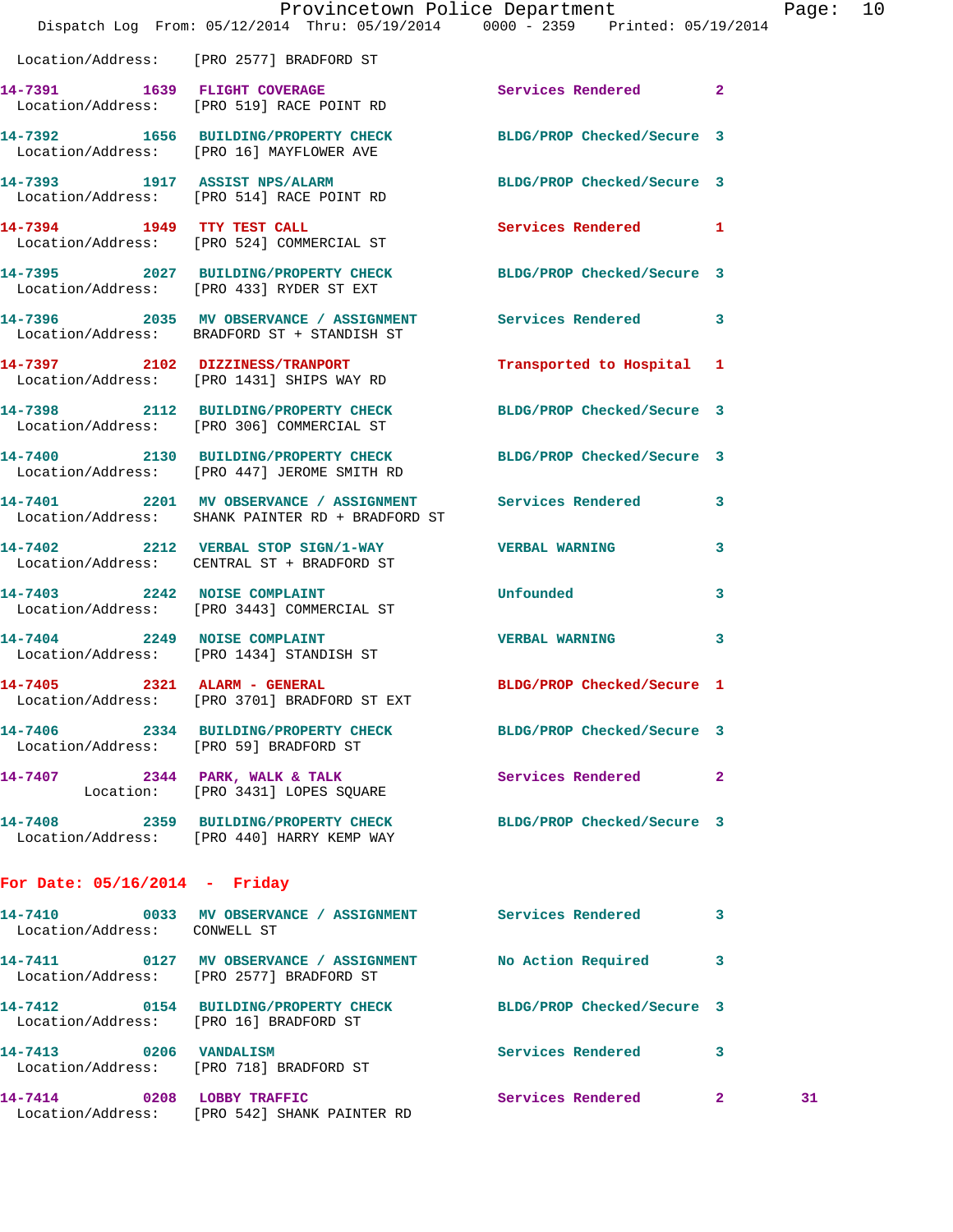|                                                                   | Provincetown Police Department<br>Dispatch Log From: 05/12/2014 Thru: 05/19/2014 0000 - 2359 Printed: 05/19/2014 |                            |                |
|-------------------------------------------------------------------|------------------------------------------------------------------------------------------------------------------|----------------------------|----------------|
|                                                                   | 14-7415 0246 BUILDING/PROPERTY CHECK BLDG/PROP Checked/Secure 3<br>Location/Address: [PRO 519] RACE POINT RD     |                            |                |
|                                                                   | 14-7416 0327 NOISE COMPLAINT<br>Location/Address: STANDISH ST + BRADFORD ST                                      | <b>GONE ON ARRIVAL</b>     | 3              |
|                                                                   | 14-7417 0446 ALARM - GENERAL<br>Location/Address: [PRO 3165] RACE POINT RD                                       | BLDG/PROP Checked/Secure 1 |                |
|                                                                   | 14-7418 0455 BUILDING/PROPERTY CHECK BLDG/PROP Checked/Secure 3<br>Location/Address: [PRO 1778] SHANK PAINTER RD |                            |                |
|                                                                   | 14-7419 0510 MV OBSERVANCE / ASSIGNMENT Services Rendered<br>Location/Address: BRADFORD ST + RYDER ST            |                            | 3              |
|                                                                   | 14-7420 0511 BUILDING/PROPERTY CHECK<br>Location/Address: [PRO 488] MAYFLOWER AVE                                | BLDG/PROP Checked/Secure 3 |                |
|                                                                   | 14-7421 0601 BUILDING/PROPERTY CHECK BLDG/PROP Checked/Secure 3<br>Location/Address: [PRO 3307] HEATHER'S WAY    |                            |                |
| Location/Address: [PRO 3287] ROUTE 6                              | 14-7422 0721 BUILDING/PROPERTY CHECK BLDG/PROP Checked/Secure 3                                                  |                            |                |
| Location/Address: [PRO 2521] ROUTE 6                              | 14-7423 0725 MV OBSERVANCE / ASSIGNMENT Services Rendered                                                        |                            | 3              |
| 14-7424 0730 MV STOP<br>Location/Address: [PRO 2513] ROUTE 6      |                                                                                                                  | No Action Required         | 3              |
| Location/Address: [PRO 59] BRADFORD ST                            | 14-7425 0743 BUILDING/PROPERTY CHECK BLDG/PROP Checked/Secure 3                                                  |                            |                |
| Location/Address: CONWELL ST                                      | 14-7426 		 0758 MV OBSERVANCE / ASSIGNMENT Services Rendered                                                     |                            | 3              |
| 14-7427 0815 SCHOOL CROSSING                                      | Location/Address: [PRO 569] WINSLOW ST                                                                           | <b>Services Rendered</b>   | 3              |
|                                                                   | $14-7428$ 0827 PARK, WALK & TALK<br>Location/Address: [PRO 105] COMMERCIAL ST                                    | <b>Services Rendered</b>   | $\overline{a}$ |
| 14-7429 0915 ALARM - GENERAL                                      | Location/Address: [PRO 2274] COMMERCIAL ST                                                                       | False Alarm                |                |
|                                                                   | 14-7430 0916 BUILDING/PROPERTY CHECK<br>Location/Address: [PRO 3317] CEMETERY RD                                 | BLDG/PROP Checked/Secure 3 |                |
|                                                                   | 14-7431 0917 BUILDING/PROPERTY CHECK<br>Location/Address: [PRO 3318] CEMETERY RD                                 | BLDG/PROP Checked/Secure 3 |                |
|                                                                   | 14-7432 0932 BUILDING/PROPERTY CHECK<br>Location/Address: [PRO 94] BRADFORD ST                                   | BLDG/PROP Checked/Secure 3 |                |
| 14-7433 0941 LOOSE DOG                                            | Location/Address: [PRO 146] COMMERCIAL ST                                                                        | Services Rendered          | 2              |
| 14-7434 0952 BEES NEST                                            | Location/Address: [PRO 3771] COMMERCIAL ST                                                                       | Services Rendered          | 2              |
| 14-7435 1020 MV COMPLAINT<br>Location/Address: [PRO 2521] ROUTE 6 |                                                                                                                  | <b>VERBAL WARNING</b>      | 2              |
| Location/Address: [PRO 2513] ROUTE 6                              | 14-7436 1058 MV OBSERVANCE / ASSIGNMENT Services Rendered                                                        |                            | 3              |
| 14-7437 1107 MV STOP                                              | Location/Address: COMMERCIAL ST + DEWEY AVE                                                                      | Citation/Warning Issued    | 3              |
| 14-7438 1116 LOST GLASSES                                         | Location/Address: [PRO 542] SHANK PAINTER RD                                                                     | <b>Services Rendered</b>   | 3              |

Page: 11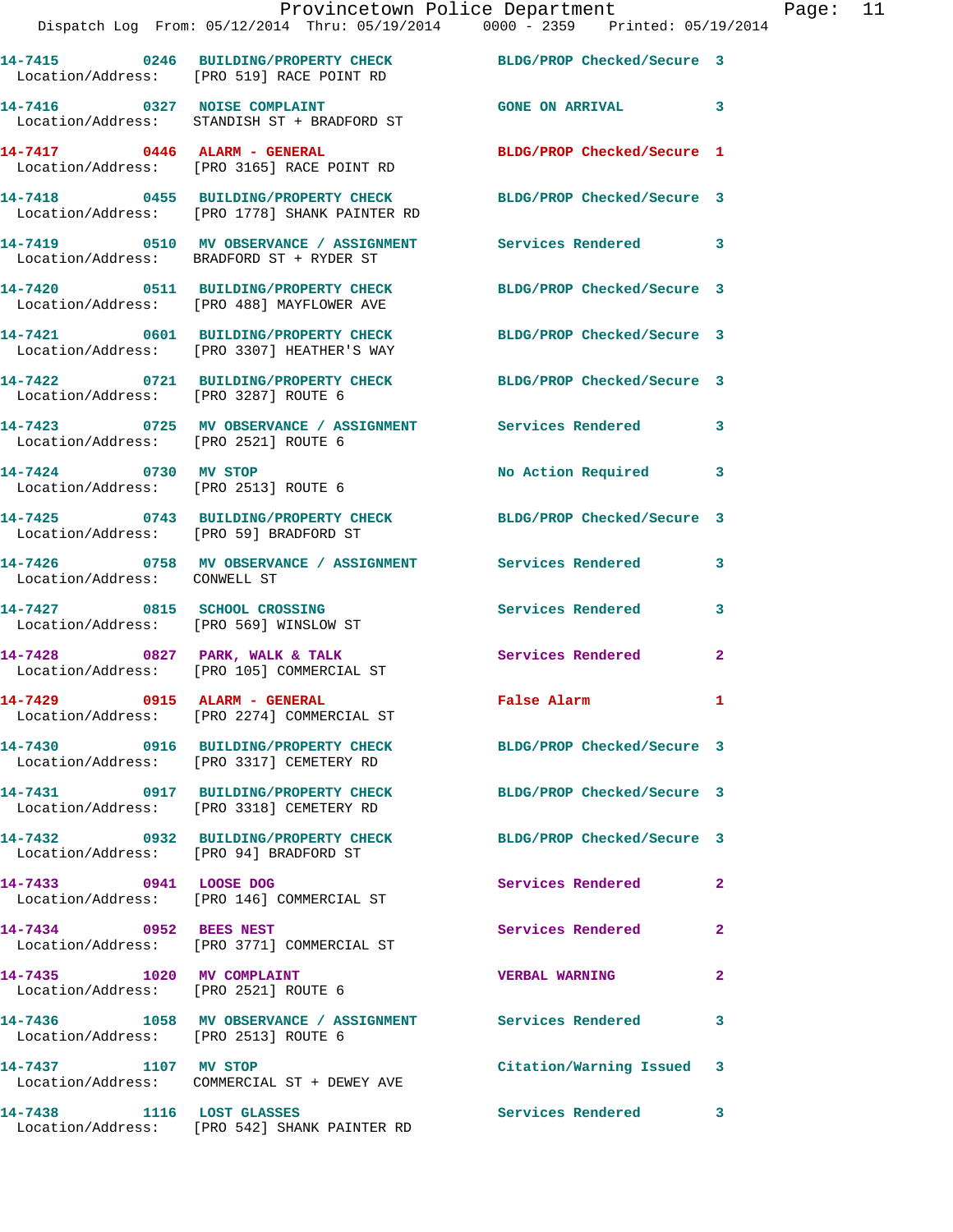Dispatch Log From: 05/12/2014 Thru: 05/19/2014 0000 - 2359 Printed: 05/19/2014

|                                                                    | 14-7439 1121 LOST WALLET<br>Location/Address: [PRO 440] HARRY KEMP WAY            | Services Rendered 3        |                         |
|--------------------------------------------------------------------|-----------------------------------------------------------------------------------|----------------------------|-------------------------|
| Location/Address: [PRO 571] ALDEN ST                               | 14-7440 1123 BUILDING/PROPERTY CHECK                                              | BLDG/PROP Checked/Secure 3 |                         |
| 14-7441 1127 PARK, WALK & TALK<br>Location/Address: COMMERCIAL ST  |                                                                                   | <b>Services Rendered</b>   | $\overline{2}$          |
| 14-7442 1139 TRAFFIC CONTROL<br>Location/Address: PEARL ST         |                                                                                   | <b>Services Rendered</b>   | $\overline{\mathbf{3}}$ |
| 14-7443 1246 DISTURBANCE                                           | Location/Address: [PRO 105] COMMERCIAL ST                                         | SPOKEN TO                  | 1                       |
| 14-7444 1328 FLIGHT COVERAGE                                       | Location/Address: [PRO 516] RACE POINT RD                                         | Services Rendered          | $\mathbf{2}$            |
|                                                                    | 14-7445 1337 MV ACCIDENT/MINOR<br>Location/Address: [PRO 348] COMMERCIAL ST       | <b>Services Rendered</b>   | $\mathbf{1}$            |
| 14-7446 1337 MV HIT & RUN<br>Location/Address: [PRO 1614] ALDEN ST |                                                                                   | SPOKEN TO                  | $\overline{2}$          |
|                                                                    | 14-7447 1411 BUILDING/PROPERTY CHECK<br>Location/Address: [PRO 517] RACE POINT RD | BLDG/PROP Checked/Secure 3 |                         |
| 14-7448 1438 COMPLAINT                                             | Location/Address: [PRO 175] COMMERCIAL ST                                         | SPOKEN TO                  | 3                       |
| 14-7449 1450 COMPLAINT                                             | Location/Address: [PRO 542] SHANK PAINTER RD                                      | No Action Required         | 3                       |
| 14-7450 1500 THREATS                                               | Location/Address: [PRO 738] BRADFORD ST                                           | Services Rendered          | $\mathbf{2}$            |
|                                                                    | 14-7587 1500 ASSIST CITIZEN<br>Location/Address: [PRO 542] SHANK PAINTER RD       | Investigated               | 3                       |
| 14-7451 1511 TRESPASS                                              | Location/Address: [PRO 63] BRADFORD ST EXT                                        | SPOKEN TO                  | $\mathbf{2}$            |
| 14-7452 1515 ASSIST CITIZEN                                        | Location/Address: [PRO 217] COMMERCIAL ST                                         | No Action Required 3       |                         |
| 14-7453 1547 MV DISABLED                                           | Location/Address: [PRO 105] COMMERCIAL ST                                         | <b>Services Rendered</b>   | $\mathbf{2}$            |
| 14-7454 1631 PROPERTY DAMAGE                                       | Location/Address: [PRO 193] COMMERCIAL ST                                         | SPOKEN TO                  | 3                       |
| 14-7455 1637 HARASSMENT ORDER                                      | Location/Address: [PRO 542] SHANK PAINTER RD                                      | <b>GONE ON ARRIVAL</b>     | $\overline{2}$          |
| 14-7456 1700 COMPLAINT<br>Location/Address: [PRO 1558] CONANT ST   |                                                                                   | SPOKEN TO                  | 3                       |
| 14-7457 1737 LOST WALLET                                           | Location/Address: [PRO 105] COMMERCIAL ST                                         | No Action Required         | 3                       |
| 14-7458 1757 HORSE LOOSE                                           | Location/Address: [PRO 3266] HOWLAND ST                                           | <b>GONE ON ARRIVAL</b>     | $\mathbf{2}$            |
| 14-7459 1851 MV COMPLAINT                                          | Location/Address: [PRO 3296] SHANK PAINTER RD                                     | Vehicle Towed              | $\mathbf{2}$            |
|                                                                    | 14-7460 1907 MEDICAL EMERGENCY<br>Location/Address: [PRO 2543] MACMILLAN WHARF    | Transported to Hospital 1  |                         |

**14-7461 1928 ASSAULT SPOKEN TO 1**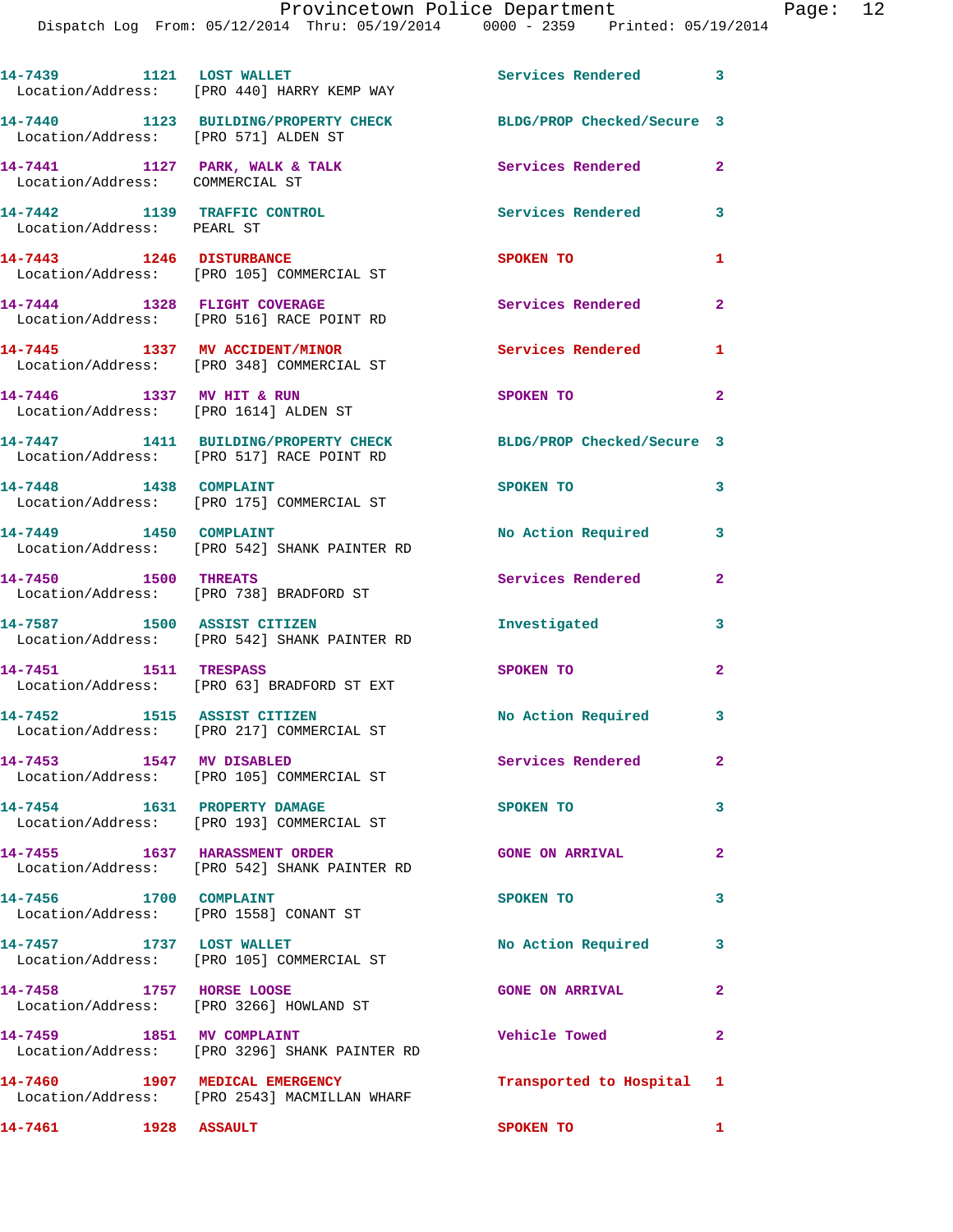|                                                   | Dispatch Log From: 05/12/2014 Thru: 05/19/2014 0000 - 2359 Printed: 05/19/2014                                | Provincetown Police Department |   | Page: 13          |  |
|---------------------------------------------------|---------------------------------------------------------------------------------------------------------------|--------------------------------|---|-------------------|--|
|                                                   | Location/Address: [PRO 105] COMMERCIAL ST                                                                     |                                |   |                   |  |
|                                                   | 14-7463 2013 FOUND IPHONE/RETURNED No Action Required 3<br>Location/Address: [PRO 542] SHANK PAINTER RD       |                                |   |                   |  |
|                                                   | 14-7464 2016 MEDICAL EMERGENCY Transported to Hospital 1<br>Location/Address: [PRO 165] COMMERCIAL ST         |                                |   |                   |  |
|                                                   | 14-7466 2127 MV OBSERVANCE / ASSIGNMENT No Action Required 3<br>Location: [PRO 3672] TOWN LINE                |                                |   |                   |  |
| 14-7467 2143 MV STOP<br>Location/Address: ROUTE 6 |                                                                                                               | <b>VERBAL WARNING</b>          | 3 |                   |  |
| 14-7468 2156 MV STOP<br>Location/Address: ROUTE 6 |                                                                                                               | <b>VERBAL WARNING</b>          | 3 |                   |  |
| 14-7469 2204 MV STOP                              | Location/Address: ROUTE 6 + SNAIL RD                                                                          | <b>VERBAL WARNING</b>          | 3 |                   |  |
|                                                   | 14-7470 2204 911-M/V COMPL. SPOKEN TO<br>Location/Address: [PRO 526] RYDER ST EXT                             |                                | 1 |                   |  |
| 14-7471 2214 MV STOP                              | Location/Address: HIGH POLE HL + BRADFORD ST                                                                  | <b>VERBAL WARNING</b>          | 3 |                   |  |
| Location/Address: COMMERCIAL ST                   | 14-7472 2302 NOISE COMPLAINT Services Rendered                                                                |                                | 3 |                   |  |
|                                                   | 14-7473 2305 SERVE WARRANT Could Not Locate 3<br>Location/Address: [PRO 155] COMMERCIAL ST                    |                                |   |                   |  |
|                                                   | 14-7475 2329 MV STOP/VERBAL 90/7 HEADLIGHT VERBAL WARNING<br>Location/Address: [PRO 3004] BRADFORD ST         |                                | 3 |                   |  |
| 14-7476 2334 BAR CHECK                            | Location/Address: [PRO 3443] COMMERCIAL ST                                                                    | LICENSING/NO ACTION 2          |   |                   |  |
|                                                   | 14-7477 2347 BUILDING/PROPERTY CHECK BLDG/PROP Checked/Secure 3<br>Location/Address: [PRO 444] HIGH POLE HILL |                                |   |                   |  |
|                                                   | 14-7478 2350 PARK, WALK & TALK<br>Location/Address: [PRO 182] COMMERCIAL ST                                   | BLDG/PROP Checked/Secure 2     |   |                   |  |
|                                                   | 14-7479 2354 MV STOP/VERBAL ONE WAY VERBAL WARNING<br>Location/Address: ALDEN ST + BRADFORD ST                |                                | 3 |                   |  |
| For Date: $05/17/2014$ - Saturday                 |                                                                                                               |                                |   |                   |  |
|                                                   | 14-7480 0013 LOBBY TRAFFIC<br>Location/Address: [PRO 542] SHANK PAINTER RD                                    | Services Rendered 2            |   | $12 \overline{ }$ |  |
|                                                   | 14-7481 0047 MV OBSERVANCE / ASSIGNMENT Services Rendered<br>Location/Address: BRADFORD ST + RYDER ST         |                                | 3 |                   |  |
| Location/Address: SHANK PAINTER RD                | 14-7482 0120 MV OBSERVANCE / ASSIGNMENT Services Rendered                                                     |                                | 3 |                   |  |
|                                                   | 14-7483 0200 ASSIST CITIZEN<br>Location/Address: [PRO 2391] BRADFORD ST                                       | <b>Services Rendered</b>       | 3 |                   |  |
| Location/Address: [PRO 59] BRADFORD ST            | 14-7484 0240 BUILDING/PROPERTY CHECK BLDG/PROP Checked/Secure 3                                               |                                |   |                   |  |
|                                                   | 14-7485 0252 ALARM - GENERAL<br>Location/Address: [PRO 3165] RACE POINT RD                                    | False Alarm 1                  |   |                   |  |
|                                                   | 14-7486 0513 BUILDING/PROPERTY CHECK Services Rendered<br>Location/Address: [PRO 526] RYDER ST EXT            |                                | 3 |                   |  |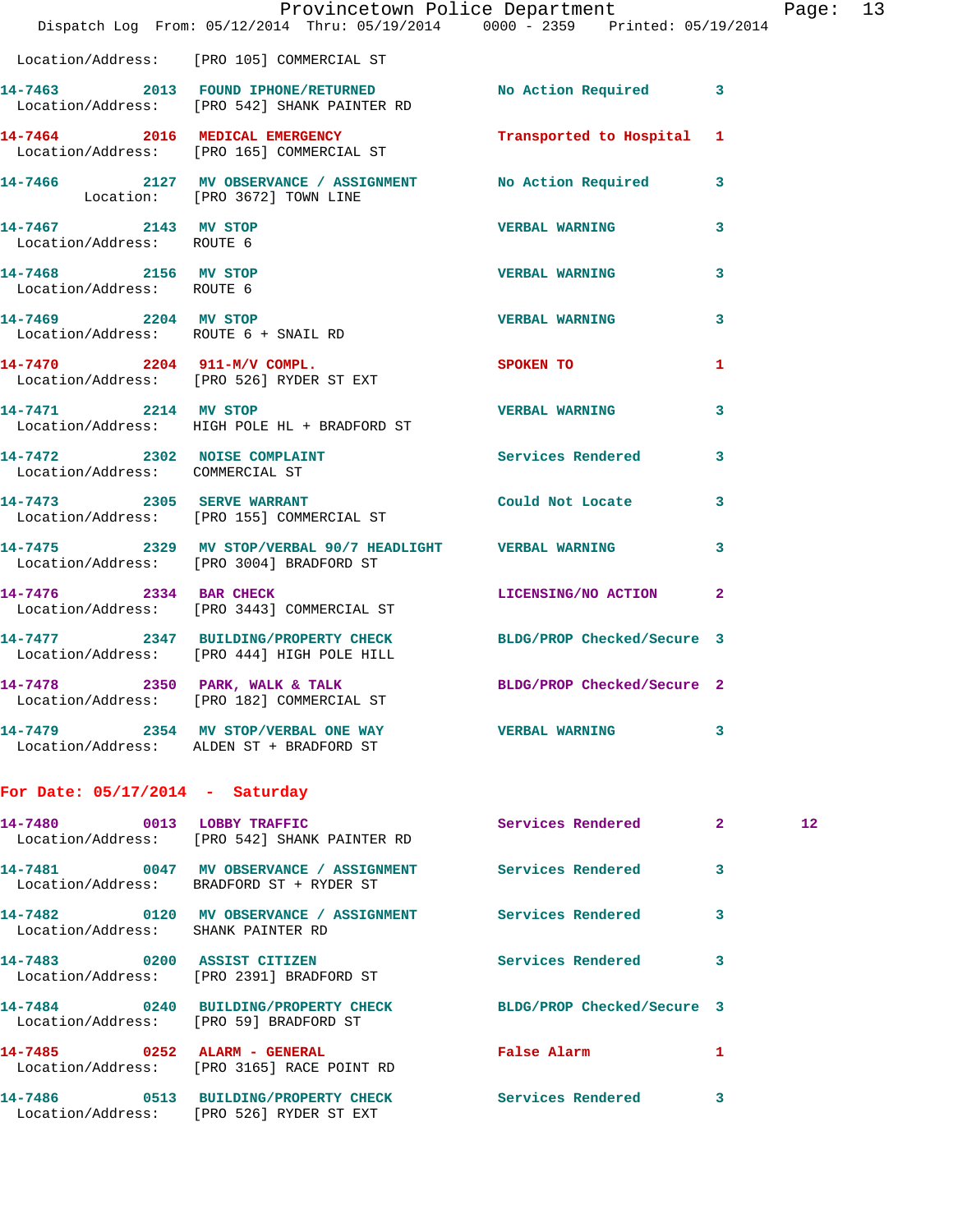|                                        | Provincetown Police Department                                                                                  |                            |                         |
|----------------------------------------|-----------------------------------------------------------------------------------------------------------------|----------------------------|-------------------------|
|                                        | Dispatch Log From: 05/12/2014 Thru: 05/19/2014 0000 - 2359 Printed: 05/19/2014                                  |                            |                         |
|                                        | 14-7487 0515 BUILDING/PROPERTY CHECK BLDG/PROP Checked/Secure 3<br>Location/Address: [PRO 3259] MACMILLAN WHARF |                            |                         |
|                                        | 14-7488 0516 BUILDING/PROPERTY CHECK Services Rendered<br>Location/Address: [PRO 433] RYDER ST EXT              |                            | 3                       |
|                                        | 14-7489 0537 ALARM - GENERAL<br>Location/Address: [PRO 514] RACE POINT RD                                       | <b>False Alarm</b>         | 1                       |
|                                        | 14-7490 0541 MV OBSERVANCE / ASSIGNMENT Services Rendered<br>Location/Address: [PRO 3430] COMMERCIAL ST         |                            | 3                       |
|                                        | 14-7491 0714 MEDICAL EMERGENCY<br>Location/Address: [PRO 57] BRADFORD ST                                        | Transported to Hospital 1  |                         |
|                                        | 14-7492 0717 BUILDING/PROPERTY CHECK BLDG/PROP Checked/Secure 3<br>Location/Address: [PRO 3307] HEATHER'S WAY   |                            |                         |
| Location/Address: [PRO 94] BRADFORD ST | 14-7493 0732 BUILDING/PROPERTY CHECK                                                                            | BLDG/PROP Checked/Secure 3 |                         |
|                                        | 14-7494 0755 RACCOON NEAR DOORWAY<br>Location/Address: [PRO 2043] BRADFORD ST                                   | <b>Services Rendered</b>   | $\mathbf{2}$            |
|                                        | 14-7496 6804 MV OBSERVANCE / ASSIGNMENT Services Rendered<br>Location/Address: [PRO 1566] CONWELL ST            |                            | 3                       |
| Location/Address: [PRO 453] KILEY CT   | 14-7497 6808 SERVE RESTRAINING ORDER Services Rendered                                                          |                            | $\mathbf{2}$            |
| Location/Address: [PRO 59] BRADFORD ST | 14-7498 0852 BUILDING/PROPERTY CHECK BLDG/PROP Checked/Secure 3                                                 |                            |                         |
|                                        | 14-7499 0900 TTY TEST CALL<br>Location/Address: [PRO 542] SHANK PAINTER RD                                      | <b>Services Rendered</b>   | 1                       |
| 14-7500 0905 LOST PURSE                | Location/Address: [PRO 542] SHANK PAINTER RD                                                                    | Services Rendered          | 3                       |
|                                        | 14-7501 0910 BUILDING/PROPERTY CHECK BLDG/PROP Checked/Secure 3<br>Location/Address: [PRO 447] JEROME SMITH RD  |                            |                         |
|                                        | 14-7502 0941 MV STOP/VERBAL 89/8<br>Location/Address: BRADFORD ST + COURT ST                                    | <b>Services Rendered</b>   | $\overline{\mathbf{3}}$ |
| 14-7503 0950 ASSIST CITIZEN            | Location/Address: [PRO 1190] COMMERCIAL ST                                                                      | SPOKEN TO                  | 3                       |
|                                        | 14-7504 1002 BUILDING/PROPERTY CHECK<br>Location/Address: [PRO 3430] COMMERCIAL ST                              | Services Rendered          | 3                       |
| Location/Address: COMMERCIAL ST        | 14-7505 1008 PARK, WALK & TALK                                                                                  | <b>Services Rendered</b>   | 2                       |
|                                        | 14-7506 1014 MEDICAL EMERGENCY<br>Location/Address: [PRO 2277] BRADFORD ST                                      | <b>PATIENT REFUSAL</b>     | 1                       |
|                                        | 14-7507 1016 MV OBSERVANCE / ASSIGNMENT Services Rendered<br>Location/Address: [PRO 2494] BRADFORD ST           |                            | 3                       |
| 14-7508 1035 MV STOP                   | Location/Address: [PRO 1235] BRADFORD ST                                                                        | <b>VERBAL WARNING</b>      | 3                       |
| Location/Address: [PRO 2] ALDEN ST     | 14-7509 1120 BUILDING/PROPERTY CHECK BLDG/PROP Checked/Secure 3                                                 |                            |                         |
|                                        | 14-7510 1122 BUILDING/PROPERTY CHECK BLDG/PROP Checked/Secure 3<br>Location/Address: [PRO 2499] RACE POINT RD   |                            |                         |
| 14-7511 1136 MV STOP                   |                                                                                                                 | <b>VERBAL WARNING</b>      | 3                       |

Location/Address: [PRO 549] STANDISH ST

Page:  $14$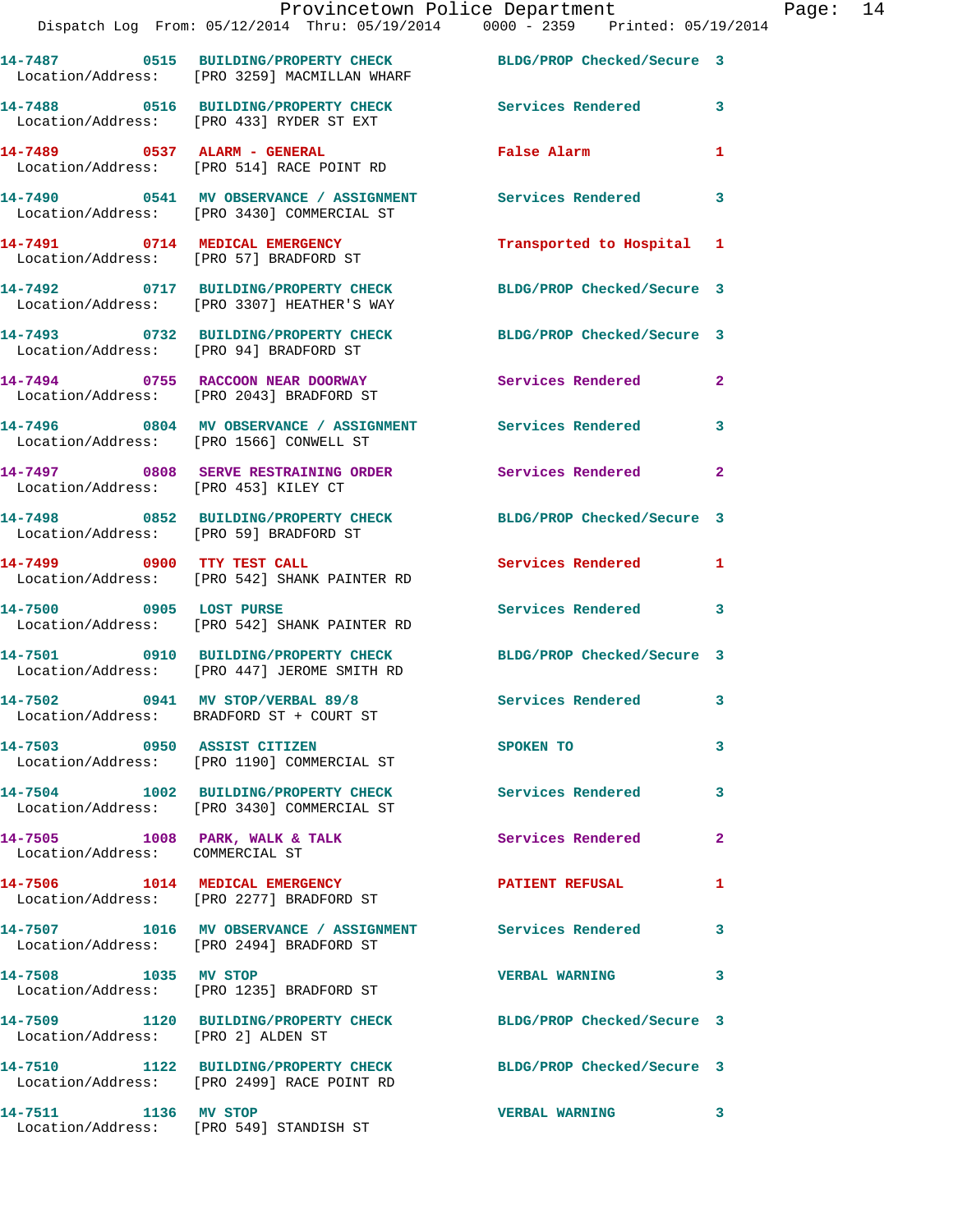| Location/Address: [PRO 569] WINSLOW ST                           | 14-7512 1141 BUILDING/PROPERTY CHECK BLDG/PROP Checked/Secure 3                                                  |                            |                            |
|------------------------------------------------------------------|------------------------------------------------------------------------------------------------------------------|----------------------------|----------------------------|
| Location/Address: [PRO 512] PRINCE ST                            | 14-7514 1201 BUILDING/PROPERTY CHECK                                                                             | BLDG/PROP Checked/Secure 3 |                            |
| 14-7515 1243 MV STOP                                             | Location/Address: WINSLOW ST + BRADFORD ST                                                                       | <b>VERBAL WARNING</b>      | $\overline{\mathbf{3}}$    |
|                                                                  | 14-7516 1334 BUILDING/PROPERTY CHECK<br>Location/Address: [PRO 519] RACE POINT RD                                | BLDG/PROP Checked/Secure 3 |                            |
|                                                                  | 14-7517 1349 PARKING COMPLAINT / GENERAL SPOKEN TO<br>Location/Address: [PRO 3121] COMMERCIAL ST                 |                            | 3                          |
| Location/Address: CONANT ST                                      | 14-7519 1418 PARKING COMPLAINT / GENERAL GONE ON ARRIVAL 3                                                       |                            |                            |
|                                                                  | 14-7520 1419 BUILDING/PROPERTY CHECK<br>Location/Address: [PRO 530] SHANK PAINTER RD                             | BLDG/PROP Checked/Secure 3 |                            |
|                                                                  | 14-7521 1512 BUILDING/PROPERTY CHECK Services Rendered 3<br>Location/Address: [PRO 75] CAPTAIN BERTIE RD         |                            |                            |
|                                                                  | 14-7522 1541 MEDICAL EMERGENCY<br>Location/Address: [PRO 3196] COMMERCIAL ST                                     | Services Rendered 1        |                            |
|                                                                  | 14-7523 1604 MV OBSERVANCE / ASSIGNMENT<br>Location/Address: HIGH POLE HL + BRADFORD ST                          | BLDG/PROP Checked/Secure 3 |                            |
|                                                                  | 14-7524 1628 BUILDING/PROPERTY CHECK<br>Location/Address: [PRO 3318] CEMETERY RD                                 | BLDG/PROP Checked/Secure 3 |                            |
| 14-7526 1700 MV ACCIDENT                                         | Location/Address: [PRO 3771] COMMERCIAL ST                                                                       | Services Rendered          | 1                          |
|                                                                  | 14-7532 1725 LARCENY /FORGERY/ FRAUD<br>Location/Address: [PRO 1837] COMMERCIAL ST                               | Services Rendered          | $\overline{\phantom{0}}$ 2 |
|                                                                  | 14-7527 1729 BUILDING/PROPERTY CHECK<br>Location/Address: [PRO 2898] JEROME SMITH RD                             | BLDG/PROP Checked/Secure 3 |                            |
| 14-7528 1731 FOLLOW UP<br>Location/Address: [PRO 25] BRADFORD ST |                                                                                                                  | SPOKEN TO                  | $\mathbf{2}$               |
|                                                                  | 14-7529 1734 LARCENY /FORGERY/ FRAUD SPOKEN TO<br>Location/Address: [PRO 542] SHANK PAINTER RD                   |                            | $\mathbf{2}$               |
|                                                                  | 14-7530 1741 MV OBSERVANCE / ASSIGNMENT No Action Required 3<br>Location/Address: BRADFORD ST + HIGH POLE HILL   |                            |                            |
|                                                                  | 14-7531 1741 FOLLOW UP/FOUND KAYAK Services Rendered 2<br>Location/Address: [PRO 175] COMMERCIAL ST              |                            |                            |
| Location/Address: ROUTE 6 + SNAIL RD                             | 14-7533 1815 ASSIST AGENCY / MUTUAL AID Taken/Referred to Other 3                                                |                            |                            |
| 14-7534 2024 MV STOP<br>Location/Address: [PRO 2479] ROUTE 6     |                                                                                                                  | <b>VERBAL WARNING</b>      | $\overline{\mathbf{3}}$    |
| 14-7535 2031 MV STOP<br>Location/Address: [PRO 2479] ROUTE 6     |                                                                                                                  | <b>VERBAL WARNING</b>      | $\mathbf{3}$               |
|                                                                  | 14-7537 2111 MV OBSERVANCE / ASSIGNMENT No Action Required 3<br>Location: [PRO 3672] TOWN LINE                   |                            |                            |
|                                                                  | 14-7538 2117 MV OBSERVANCE / ASSIGNMENT Citation/Warning Issued 3<br>Location/Address: BRADFORD ST + STANDISH ST |                            |                            |
|                                                                  | 14-7539 2133 BUILDING/PROPERTY CHECK                                                                             | BLDG/PROP Checked/Secure 3 |                            |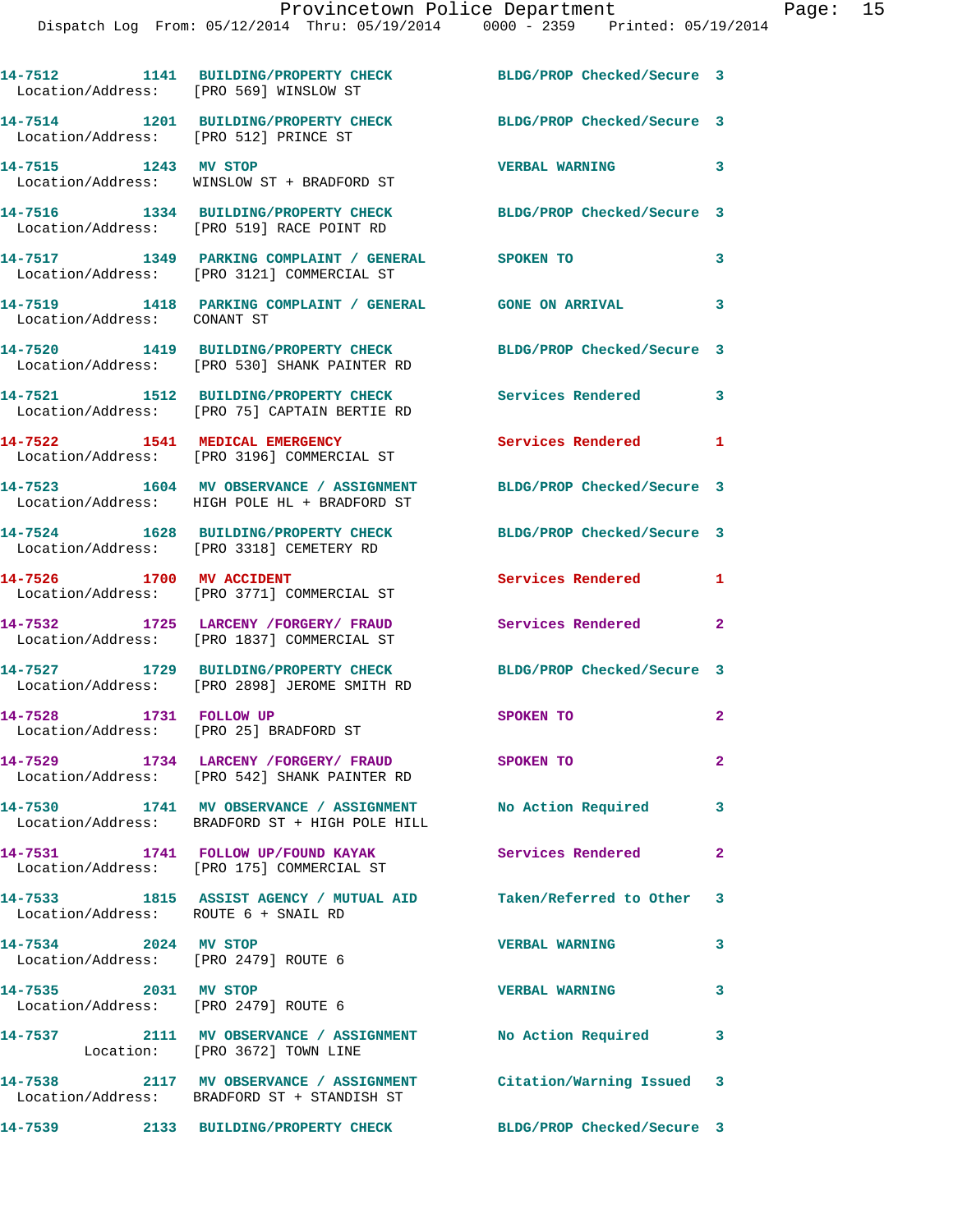|                                 | Dispatch Log From: 05/12/2014 Thru: 05/19/2014 0000 - 2359 Printed: 05/19/2014                                  | Provincetown Police Department |              | Page: 16 |  |
|---------------------------------|-----------------------------------------------------------------------------------------------------------------|--------------------------------|--------------|----------|--|
|                                 | Location/Address: [PRO 175] COMMERCIAL ST                                                                       |                                |              |          |  |
|                                 | 14-7540 2135 COMPLAINT<br>Location/Address: [PRO 208] COMMERCIAL ST                                             | GONE ON ARRIVAL 3              |              |          |  |
| 14-7541 2138 MV STOP            | Location/Address: BRADFORD ST + CONWELL ST                                                                      | <b>VERBAL WARNING</b>          | $\mathbf{3}$ |          |  |
| 14-7542 2158 MV STOP            | Location/Address: ROUTE 6 + SNAIL RD                                                                            | VERBAL WARNING 3               |              |          |  |
|                                 | 14-7543 2211 BUILDING/PROPERTY CHECK BLDG/PROP Checked/Secure 3<br>Location/Address: [PRO 2483] COMMERCIAL ST   |                                |              |          |  |
| Location/Address: RYDER ST      | 14-7545 2228 COMPLAINT                                                                                          | No Action Required 3           |              |          |  |
|                                 | 14-7546 2322 PARK, WALK & TALK 3 Services Rendered 2<br>Location: WEST END COMMERCIAL ST.                       |                                |              |          |  |
|                                 | 14-7547 2325 BAR CHECK<br>Location/Address: [PRO 382] COMMERCIAL ST                                             | No Action Required 2           |              |          |  |
|                                 | 14-7548 2342 BAR CHECK<br>Location/Address: [PRO 2737] COMMERCIAL ST                                            | No Action Required 2           |              |          |  |
| For Date: $05/18/2014$ - Sunday |                                                                                                                 |                                |              |          |  |
|                                 | 14-7549 0001 LOBBY TRAFFIC<br>Location/Address: [PRO 542] SHANK PAINTER RD                                      | Services Rendered 2            |              | 11       |  |
|                                 | 14-7550 0040 BUILDING/PROPERTY CHECK BLDG/PROP Checked/Secure 3<br>Location/Address: [PRO 444] HIGH POLE HILL   |                                |              |          |  |
|                                 | 14-7551 0057 BUILDING/PROPERTY CHECK Services Rendered 3<br>Location/Address: [PRO 2500] COMMERCIAL ST          |                                |              |          |  |
|                                 | 14-7553 0147 BUILDING/PROPERTY CHECK BLDG/PROP Checked/Secure 3<br>Location/Address: [PRO 2898] JEROME SMITH RD |                                |              |          |  |
|                                 | 14-7554 0156 MV STOP/VERBAL 89/4A VERBAL WARNING<br>Location/Address: BRADFORD ST + DYER ST                     |                                | 3            |          |  |
| 14-7555 0214 BAR CHECK          | Location/Address: [PRO 3276] COMMERCIAL ST                                                                      | LICENSING/NO ACTION 2          |              |          |  |
|                                 | 14-7557 0511 BUILDING/PROPERTY CHECK BLDG/PROP Checked/Secure 3<br>Location/Address: [PRO 3292] COMMERCIAL ST   |                                |              |          |  |
|                                 | 14-7558 0733 COMPLAINT<br>Location/Address: [PRO 542] SHANK PAINTER RD                                          | Services Rendered 3            |              |          |  |
|                                 | 14-7560 0829 BUILDING/PROPERTY CHECK Services Rendered 3<br>Location/Address: [PRO 433] RYDER ST EXT            |                                |              |          |  |
|                                 | 14-7559 0835 BUILDING/PROPERTY CHECK BLDG/PROP Checked/Secure 3<br>Location/Address: [PRO 59] BRADFORD ST       |                                |              |          |  |
|                                 | 14-7562 0845 BUILDING/PROPERTY CHECK BLDG/PROP Checked/Secure 3<br>Location/Address: [PRO 3307] HEATHER'S WAY   |                                |              |          |  |
|                                 | 14-7563 0849 MV OBSERVANCE / ASSIGNMENT Services Rendered 3<br>Location/Address: [PRO 2094] CONWELL ST          |                                |              |          |  |
|                                 | 14-7564 0914 PARK, WALK & TALK 6 Services Rendered 2<br>Location/Address: [PRO 105] COMMERCIAL ST               |                                |              |          |  |
|                                 | 14-7565 0940 PARK, WALK & TALK 3 Services Rendered 2<br>Location/Address: [PRO 667] COMMERCIAL ST               |                                |              |          |  |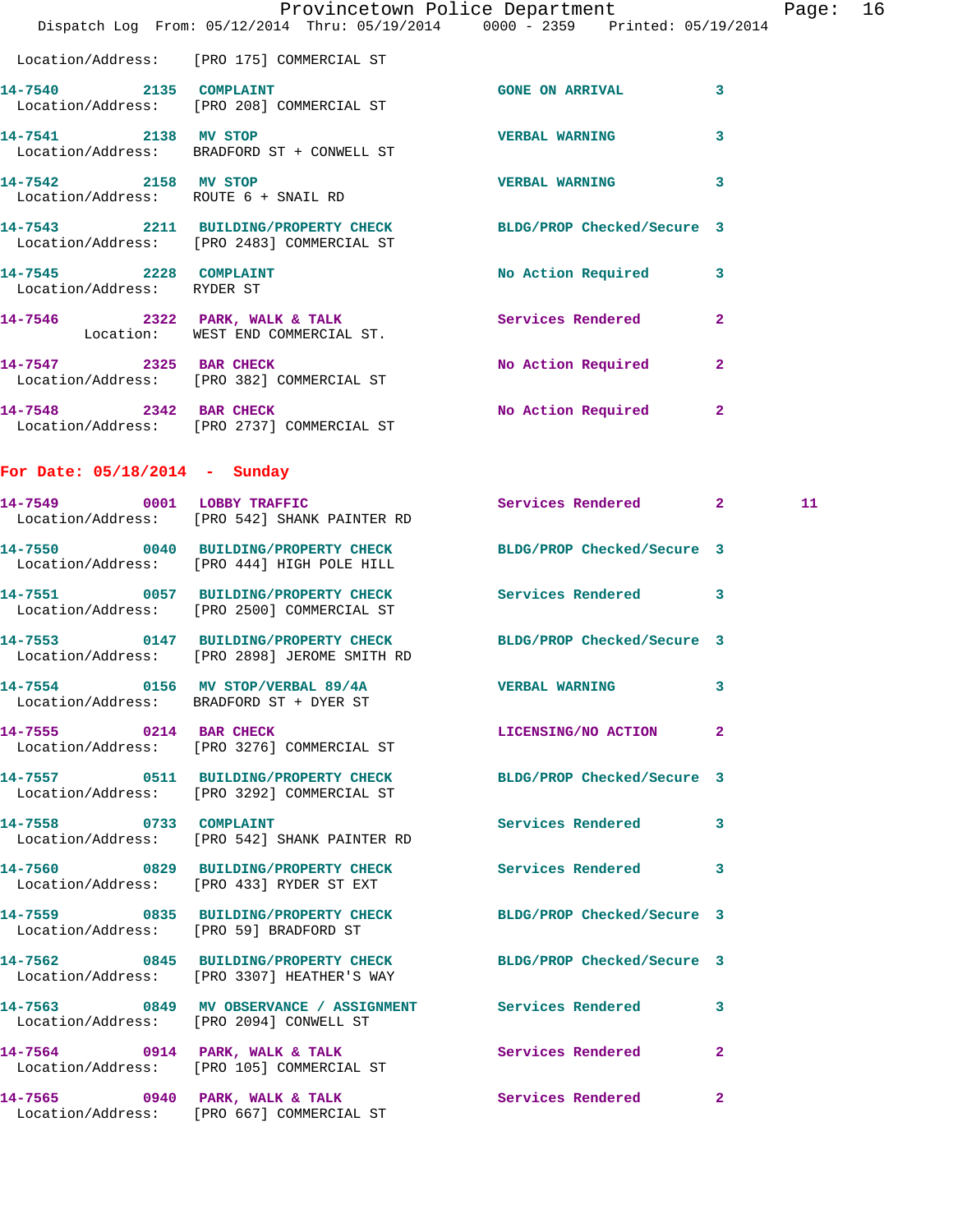| 14-7566 1006 PATIENT FELL<br>Location/Address: [PRO 3222] ALDEN ST |                                                                                                               | Transported to Hospital 1  |                |
|--------------------------------------------------------------------|---------------------------------------------------------------------------------------------------------------|----------------------------|----------------|
|                                                                    | 14-7567 1012 BUILDING/PROPERTY CHECK<br>Location/Address: [PRO 2500] COMMERCIAL ST                            | BLDG/PROP Checked/Secure 3 |                |
|                                                                    | 14-7568 1023 BUILDING/PROPERTY CHECK<br>Location/Address: [PRO 105] COMMERCIAL ST                             | BLDG/PROP Checked/Secure 3 |                |
| 14-7569 1027 MV HIT & RUN                                          | Location/Address: [PRO 2343] BREWSTER ST                                                                      | Services Rendered          | $\overline{2}$ |
| Location/Address: [PRO 33] BRADFORD ST                             | 14-7570 1114 FOUND 4 KEYS ON RING                                                                             | <b>Services Rendered</b>   | 3              |
| 14-7571 1118 BIKE GENERAL                                          | Location/Address: [PRO 249] COMMERCIAL ST                                                                     | Services Rendered          | $\mathbf{2}$   |
|                                                                    | 14-7572 1129 GENERAL INFO/KAYAK                                                                               | <b>Services Rendered</b>   | 3              |
| 14-7573 1131 ASSIST CITIZEN                                        | Location/Address: [PRO 542] SHANK PAINTER RD                                                                  | Services Rendered          | 3              |
| Location/Address: [PRO 1412] PEARL ST                              | 14-7574 1208 PARKING COMPLAINT / GENERAL Citation/Warning Issued 3                                            |                            |                |
|                                                                    | 14-7575 1208 LOST DRIVER'S PERMIT<br>Location/Address: [PRO 542] SHANK PAINTER RD                             | <b>Services Rendered</b>   | 3              |
| Refer To Arrest: 14-56-AR                                          | 14-7576 1340 SERVE WARRANT<br>Location/Address: [PRO 3442] COMMERCIAL ST                                      | Arrest(s) Made             | 3              |
| 14-7577 1553 DISTURBANCE                                           | Location/Address: [PRO 3259] MACMILLAN WHARF                                                                  | Taken/Referred to Other 1  |                |
|                                                                    | 14-7578 1556 HARASSMENT/STALKING<br>Location/Address: [PRO 585] COMMERCIAL ST                                 | SPOKEN TO                  | $\overline{a}$ |
| 14-7579 1604 MEDICAL EMERGENCY                                     | Location/Address: [PRO 3259] MACMILLAN WHARF                                                                  | Transported to Hospital 1  |                |
|                                                                    | 14-7580 1628 LOST BLACK WALLET<br>Location/Address: [PRO 542] SHANK PAINTER RD                                | No Action Required 3       |                |
|                                                                    | 14-7581 1737 WELLBEING/MEDICAL EMERGENCY PATIENT REFUSAL<br>Location/Address: [PRO 1970] BRADFORD ST          |                            | $\mathbf{1}$   |
|                                                                    | 14-7583 1757 FOUND PURSE/RETURNED<br>Location: [PRO 3431] LOPES SQUARE                                        | No Action Required 3       |                |
|                                                                    | 14-7582 1759 MEDICAL EMERGENCY<br>Location/Address: [PRO 3359] HARRY KEMP WAY                                 | Transported to Hospital 1  |                |
|                                                                    | 14-7585 1909 BUILDING/PROPERTY CHECK BLDG/PROP Checked/Secure 3<br>Location/Address: [PRO 2206] COMMERCIAL ST |                            |                |
| $14-7586$ 2003 STAFF AT SCHOOL                                     | Location/Address: [PRO 569] WINSLOW ST                                                                        | No Action Required         | 3              |
|                                                                    |                                                                                                               |                            | 3              |
| 14-7589 2032 MV COMPLAINT                                          | Location/Address: [PRO 2343] BREWSTER ST                                                                      | SPOKEN TO                  | $\mathbf{2}$   |
| 14-7590 2123 MV STOP<br>Location/Address: ROUTE 6 + SNAIL RD       |                                                                                                               | <b>VERBAL WARNING</b>      | 3              |
|                                                                    | 14-7591 2144 BUILDING/PROPERTY CHECK<br>Location/Address: [PRO 519] RACE POINT RD                             | BLDG/PROP Checked/Secure 3 |                |